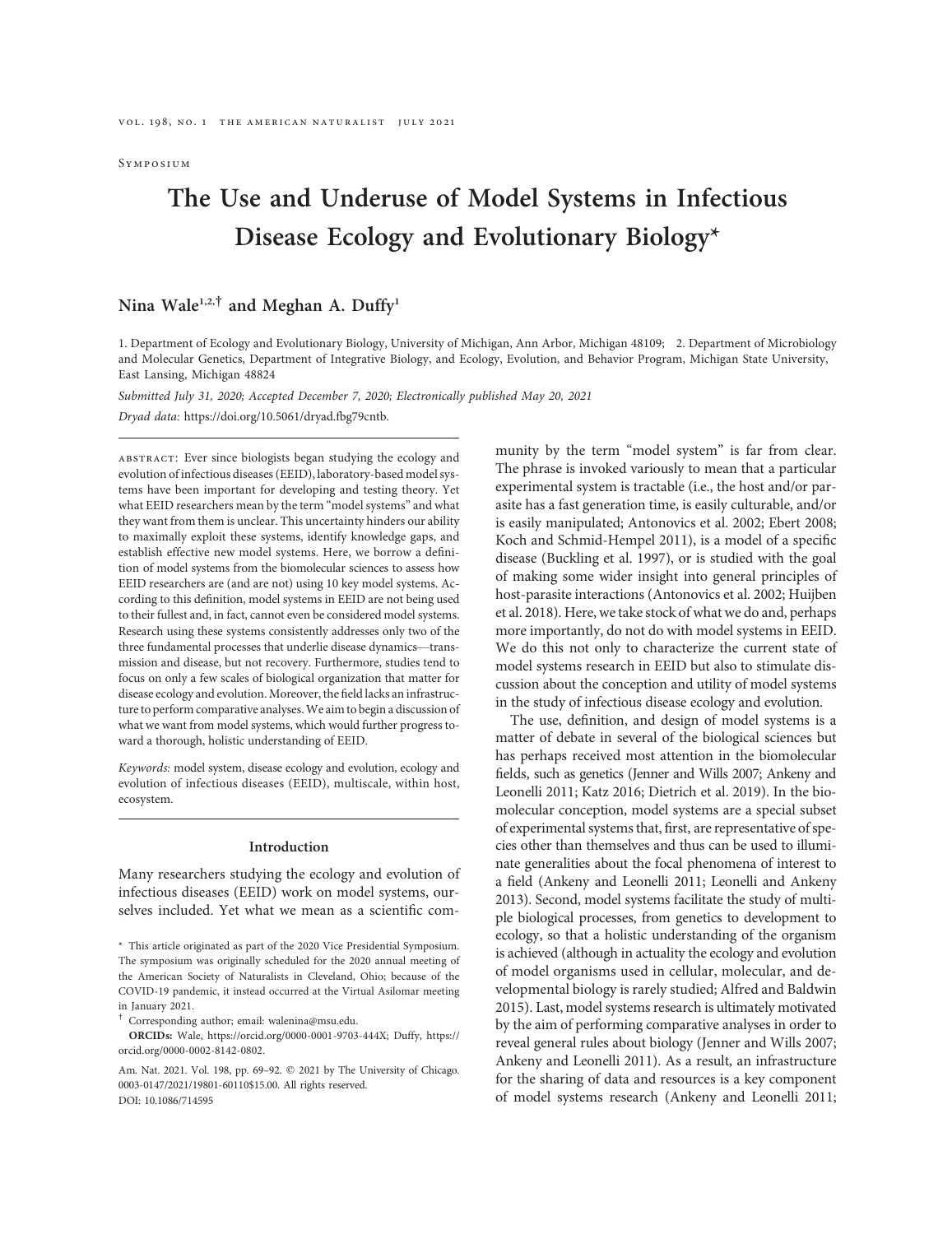Leonelli and Ankeny 2013). It is notable that these notions of what makes for good (model systems) research from a cellular, molecular, and developmental perspective echo the statement of Joseph Travis, in his presidential address to the American Society of Naturalists:"robust inference requires . . . horizontal comparisons, the examination of the same questions at the same level in a variety of systems . . . and vertical integration, the study of many ecological and evolutionary processes as they unfold in a single species or system" (Travis 2006, p. 307).

Here, we use these criteria to frame an analysis and discussion of how we use (or underuse) systems that are employed as models in EEID. We do not claim them to be the ultimate criteria that define a model system but rather use them as a benchmark against which to measure our use of so-called model systems. First, with reference to these criteria, we examine how a variety of systems considered to be models in EEID are used by researchers. Second, where we are not meeting these criteria, we discuss whether this is or is not a loss—that is, whether these gaps actually represent underuse of systems. Last, we outline points that might be discussed so that the field can shed the definition of model system that scaffolds our review and build a bespoke definition for EEID.

## Part I: The Use of Model Systems in EEID

To establish the extent to which the experimental systems in EEID are models sensu strictu, we conducted a review of the literature involving 10 experimental systems (table 1).

## Methodology

Key Phenomena. According to the definition of a model system outlined above, one distinguishing feature of a model system is that it is an experimental system in which the fundamental processes of interest to a (sub)discipline can be and are examined. So to understand the extent to which experimental systems used by disease ecologists and evolutionary biologists are model systems, we need to first establish what processes or phenomena are of fundamental interest in EEID.

Theory provides an answer, by formally delineating the processes that drive disease dynamics. The vast majority of theoretical studies of infectious disease dynamics begin with some form of Anderson and May's models of disease dynamics (Anderson and May 1979; May and Anderson 1979). According to these models, a healthy, susceptible (S) host becomes an exposed (E) and then infectious (I) host by the process of pathogen transmission. During either of the infected states (exposed or infectious), hosts may experience disease. Hosts then exit the infected states via the process of recovery (or, in some cases, death; fig. 1A).

Both pathogen (fig. 1A, italic text, dark gray) and host (fig. 1A, roman text, light gray) traits influence transmission, disease, and recovery. In the case of transmission, whether a host becomes infected is dependent on, on the one hand, the pathogen's infectivity and, on the other, the host's susceptibility to infection. Once inside the host, parasites may replicate, so that the parasite population grows and/or develops to a new stage; for simplicity, we term both of these "replication" in our review. In the final stage of the infection, parasites may produce transmission stages (e.g., eggs or gametocytes, in the case of helminths and malaria parasites, respectively), which disperse from the primary host to a secondary host. The amount of disease a host experiences when it is infected depends on the virulence of the pathogen, here defined as the parasite's contribution to disease, and immunopathology, when the host's immune response itself causes harm; the host's ability to minimize the damage associated with a given parasite burden is termed "tolerance"(Little et al. 2010). Last, recovery occurs either because the infection is self-limiting or because of the host's resistance, defined here as the capacity of the host to kill or expel pathogens (rather than as the opposite of susceptibility, as it is sometimes defined; e.g., Thrall and Burdon 2003).

The parasite and host traits that govern transmission, disease, and recovery can vary between individuals, be heritable, and have significant fitness effects; thus, these traits can and do evolve in response to selection. Both parasite and host traits are subject to selection from ecological factors, such as abiotic or biotic stressors (e.g., predators); moreover, host phenotype exerts selection on parasite traits and vice versa. Indeed, we outline the traits involved in each phenomenon in sequence and as pairs of host and parasite traits to emphasize the fact that coevolution occurs and can happen at several stages of the infection process (Duneau et al. 2011). In addition, at the level of the host or parasite population, the presence and strength of trade-offs between the traits that govern the different phenomena influence the trajectory of trait evolution. For example, the virulence-transmission trade-off that lies at the heart of models of parasite evolution (reviewed in Cressler et al. 2016) is determined by the relationship among withinhost replication, virulence, and dispersal capacity. Similarly, trade-offs between host resistance and tolerance can influence the evolution of these traits (Raberg et al. 2007) and, ultimately, the amount disease associated with a particular infection.

In our literature review, we noted which of the traits that contribute to the key phenomena in EEID (fig. 1A) were being studied. In some studies, we were unable to isolate which of the transmission traits were being studied and/ or multiple traits were being assessed. For example, in a study of epidemic dynamics, the focus is not on parasite replication, infectivity, or dispersal capacity but rather on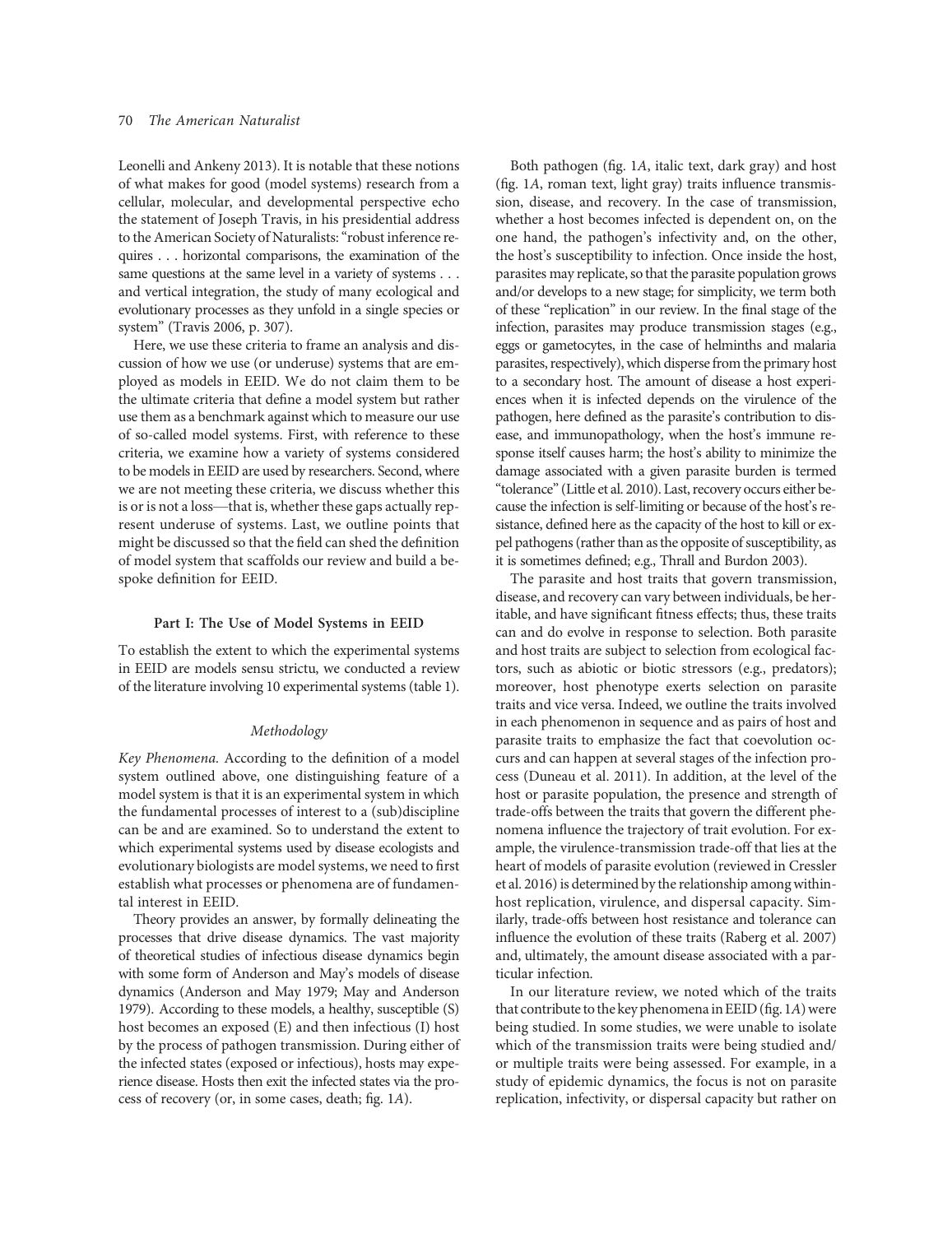| Table 1: Experimental systems included in the literature review herein |  |  |  |
|------------------------------------------------------------------------|--|--|--|
|------------------------------------------------------------------------|--|--|--|

| Pathogen name(s)                                             | Pathogen<br>classification  | Host<br>classification                                             | Founding EEID<br>researcher(s)<br>(decade of first)<br>publications)                                                  | Field of origin (% of 10<br>most cited experimental<br>articles from EEID) | Life cycle and<br>transmission mode  | Can life cycle be<br>completed<br>in lab?                  | Recovery occurs?                                                     |
|--------------------------------------------------------------|-----------------------------|--------------------------------------------------------------------|-----------------------------------------------------------------------------------------------------------------------|----------------------------------------------------------------------------|--------------------------------------|------------------------------------------------------------|----------------------------------------------------------------------|
| Melampsora lini                                              | Microparasite,<br>fungus    | Plants                                                             | Henry Flor (1930s),<br>Jeremy Burdon<br>(1980s)                                                                       | Agriculture, genetics (60)                                                 | Direct: wind-borne                   | Yes                                                        | No, within a season<br>(Ravensdalle et al.<br>2011)                  |
| Infectious<br>ectromelia virus                               | Microparasite,<br>virus     | Rodents                                                            | <b>Frank Fenner</b><br>(1940s)                                                                                        | Medicine (smallpox<br>model), EEID (0)                                     | Direct; physical<br>contact, fomites | Yes                                                        | Yes (Chaudhri et al.<br>2004)                                        |
| Hymenolepis<br><i>diminuta</i> or<br>Taenia taenia           | Macroparasite,<br>cestode   | Insects, <sup>1</sup><br>rodents <sup>*</sup>                      | Marietta Voge<br>$(1950s)$ , Clark<br>Read, John<br>Holmes                                                            | EED(50)                                                                    | Indirect, obligate<br>multihost      | Yes                                                        | No in rat; yes in<br>mouse (Read 1967;<br>Chappell and Pike<br>1976) |
| Heligmosomoides<br>polygyrus or<br>Nematosporoides<br>dubius | Macroparasite,<br>nematode  | Mammals<br>(rodents)                                               | <b>Clark Dobson</b><br>$(1960s)$ , Anne<br>Keymer                                                                     | Medicine, parasitology<br>(10)                                             | Direct; ingestion of<br>larvae       | Yes                                                        | Yes (Reynolds et al.<br>2012)                                        |
| Diplostomum<br>spathaceum                                    | Macroparasite,<br>trematode |                                                                    | Molluscs, <sup>1</sup> fish <sup>2</sup> <b>John Stables</b> , Leslie<br>Chappell (1990s),<br>E. Tellervo<br>Valtonen | Fisheries, parasitology<br>(100)                                           | Indirect, obligate<br>multihost      | No (first and<br>second inter-<br>mediate host<br>studied) | No (Whyte et al.<br>1990)                                            |
| Crithidia bombi                                              | Microparasite,<br>protozoa  | Arthropods<br>(bumblebees)                                         | Paul Schmid-<br><b>Hempel</b> (1990s)                                                                                 | EEID (100)                                                                 | Direct; fecal-oral                   | Yes                                                        | Rarely (B. Sadd,<br>personal commu-<br>nication)                     |
| Pasteuria ramosa                                             | Microparasite,<br>bacterium | Zooplankton                                                        | Dieter Ebert (1990s)                                                                                                  | EEID (100)                                                                 | Direct; ingestion<br>spores in water | Yes                                                        | Rarely (Hall and<br>Ebert 2012)                                      |
| Plasmodium<br>chabaudi                                       | Macroparasite,<br>protozoan | Rodents, <sup>1</sup><br>arthropods <sup>*</sup>                   | <b>Andrew Read</b><br>(1990s)                                                                                         | Medicine (malaria model),<br>parasitology (30)                             | Indirect, vector-<br>borne           | Yes, rarely                                                | Yes (Stevenson et al.<br>1982)                                       |
| Mycoplasma<br>gallisepticum                                  | Microparasite,<br>bacterium | Birds*                                                             | <b>Andre Dhondt</b><br>(1990s)                                                                                        | agriculture/conservation<br>$(\geq 60)$                                    | Direct                               | Yes                                                        | Yes (Kollias et al.<br>2004)                                         |
| Ribeiroia ondatrae                                           | Macroparasite,<br>trematode | $M$ olluscs, $1$<br>amphibians, <sup>2</sup><br>birds <sup>*</sup> | Pieter Johnson<br>(1990s)                                                                                             | EEID/conservation (100)                                                    | Indirect, obligate<br>multihost      | No (first and<br>second inter-<br>mediate host<br>studied) | Varies with host<br>(Johnson et al.<br>2004)                         |

Note: Superscripts <sup>1</sup> and <sup>2</sup> indicate, respectively, the first and second intermediate hosts; asterisks indicate the definitive host. Pathogen classifications follow those of Schmid-Hempel (2011). Boldface type indicates the founding researcher.  $EED =$  ecology and evolution of infectious diseases.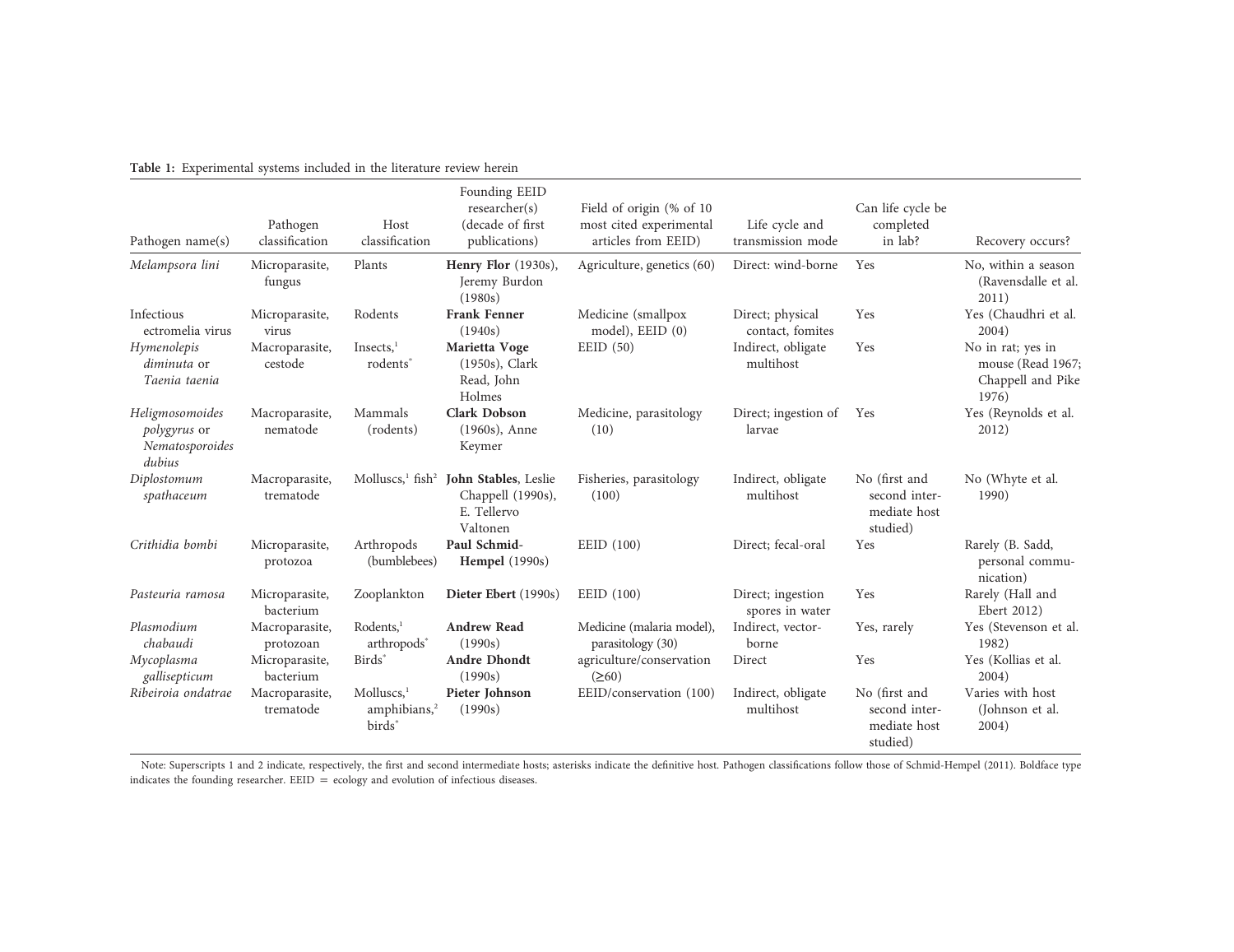

Figure 1: The phenomena of interest to ecologists and evolutionary biologists of infectious diseases and the scales of biological organization at which they occur. A, Epidemiological models define the central processes of importance to the ecology and evolution of infectious diseases. Individual hosts transition between epidemiologically distinct states: susceptible, exposed, infectious, and recovered. Hosts transition between susceptible and infectious states via the process of transmission and exit via the process of recovery (or death, not shown). Both parasite (italic text, dark gray) and host (roman text, light gray) traits are involved in the key phenomena (boldface text). On the part of the parasite, transmission is governed by infectivity (the parasite'<sup>s</sup> capacity to successfully enter and establish within <sup>a</sup> host), replication (here defined as the process by which parasites either replicate or mature within the host, for simplicity), and dispersal capacity (the ability to successfully exit the host). For the purposes of this review, when the entire cycle is completed and the parasite successfully enters <sup>a</sup> host, replicates, exits, and makes it to a new host, we say that transmission is "realized." The host, of course, also determines parasite transmission: host susceptibility mediates the probability that a parasite successfully infects the host, and the host can cause parasite mortality (our narrow definition of resistance). Infections cause disease (black box), to which both parasite and host may contribute, via virulence and immunopathology alike. Immunopathology and parasite virulence can be alleviated by host tolerance. Infectious hosts may exit the diseased state via the process of recovery, as mediated by resistance, medications, or death (not shown). The host and parasite traits involved in these phenomena may (co)evolve and are thus the focus of evolutionary studies of infectious diseases. Note that in the case of multihost parasites, each trait may vary with the identity of the host. B, Infectious diseases impact and are impacted by processes at multiple ecological scales (boldface text). Parasite and host ecology and behavior can impact parasite (italic text, dark gray) and host (roman text, light gray) traits and populations and vice versa. In addition, other factors, such as interspecies interactions at the within-host and community scales and ecosystem-level processes (alternate font), can impact parasite/host population dynamics and evolution and vice versa. The challenge of model systems research is to investigate and ideally quantify the importance of these interactions for parasite and host ecology and evolution. <sup>A</sup> color version of this figure is available online.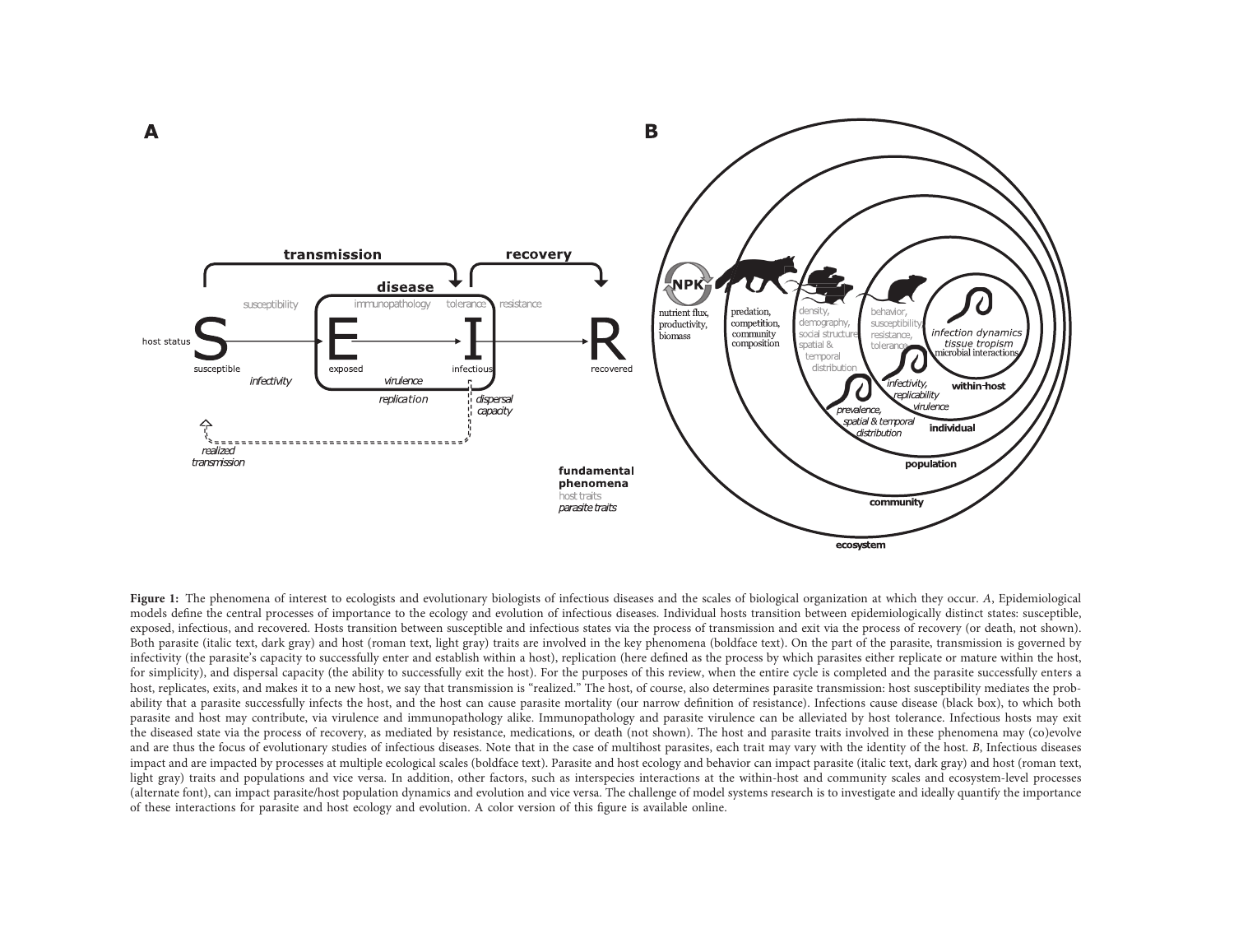the manifestation of these processes (what we call"realized transmission"). In such cases, we used other terms, the definition of which can be found in table 2, to classify what aspect of transmission was being studied. Similarly, many studies were not designed to tease apart the impact of (heritable variationin) virulence and tolerance on disease—that is, they did not examine how disease changed when parasite strain was varied in a single host genotype or when hosts of different genetic backgrounds were exposed a single parasite strain. We thus recorded only which manifestation(s) of disease (morbidity, mortality, etc.) were being monitored. Last, EEID researchers sometimes study other impacts of infectious disease, for example, parasite nutrient content or the positive effects of parasites on hosts. These studies were allotted to an "other" category. As we conducted our review, we tracked which of the traits that contribute to transmission, disease, and recovery were studied and how they were measured, and we were alert to trends in research methodologies.

Focal Questions in EEID and the Scales of Biological Organization at Which They Are Studied. Disease ecologists and evolutionary biologists are interested in the factors that drive variation in transmission, disease, and recovery

Table 2: Definitions of categories to which studies were allotted

| Phenomenon,<br>organism, trait | Definition                                                                          |
|--------------------------------|-------------------------------------------------------------------------------------|
| Transmission:                  |                                                                                     |
| Pathogen:                      |                                                                                     |
| Infectivity                    | Capacity to successfully enter the host                                             |
| Replication                    | Capacity to grow in population size or<br>to grow/mature inside the host            |
| Dispersal<br>capacity          | Capacity to leave the host (e.g., num-<br>ber of transmission stages)               |
| Entry to exit                  | Capacity to enter the host, replicate,<br>and be ready to transmit                  |
| Realized<br>transmission       | Capacity to enter, replicate, and exit a<br>host and find a second                  |
| Host:                          |                                                                                     |
| Susceptibility                 | Readiness with which host becomes<br>infected                                       |
| Disease:                       |                                                                                     |
| Pathogen:                      |                                                                                     |
| Virulence                      | Contribution of parasites to host disease                                           |
| Host:                          |                                                                                     |
| Tolerance                      | Capacity for host to maintain health<br>when bearing a given burden of<br>parasites |
| Resistance                     | Capacity to kill or expel parasites                                                 |

Note: Each study can be allotted to multiple categories.

among individuals and populations as well as the consequences of this variation (box 1). The ecological interactions that impact trait variation occur at a variety of scales of biological organization (Lively et al. 2014); in turn, infectious diseases can impact ecological interactions at a variety of scales (fig. 1B). Therefore, in addition to noting which of the key phenomena each study addressed, we also recorded the scale of the phenomenon or trait being measured (i.e., the scale of the dependent variable) and the scale at which the variation was generated (i.e., the scale of the independent variable in the experiment). For example, in a study of the impact of population demography on the susceptibility of hosts, we recorded that the dependent variable (host susceptibility) was at the individual level and the independent variable (population demography) was at the host population scale. Table 3 and figure 1B contain details on which experimental variables were assigned to which scale.

Systems Reviewed. We examined which of the key phenomena (i.e., transmission, disease, recovery) were addressed using a variety of experimental systems (table 1). In selecting these systems, we attempted to cover the history of the field and a diversity of parasite types (from viruses to helminths) and host taxa (from plants to invertebrates to mammals). To cover as great a breadth as possible, we set two criteria determining whether a system could be included. The first was that researchers had to have the ability to induce infection experimentally, since the capacity to manipulate the presence of infections seems to be a basal requirement for their experimental study. We did not require that the entire transmission cycle of the parasite could readily be completed in the laboratory since, as we discuss more in the "Population and epidemic level" section below, doing so would have severely restricted our ability to conduct this review. Second, the system had to be a focus of ecological or evolutionary study for greater than 10 years, since researchers cannot be expected to have established a holistic study system in less time than that. Beyond that, we endeavored to limit overlap between host or pathogen types.

By necessity, the list of systems (table 1), though broad, is not exhaustive. First, we omitted a number of important pathosystems where experimental inoculation of the host is possible but is used relatively rarely as an experimental methodology (at least among the studies recovered using our search criteria). This was the case for the snailtrematode system Microphallus-Potamopyrgus, for example, which has made an important contribution for our understanding of host-parasite coevolution (Dybdahl and Lively 1998; Lively and Dybdahl 2000; Morran et al. 2011). Second, we omitted bacteriophage-bacteria systems, although they permit experimental inoculation of hosts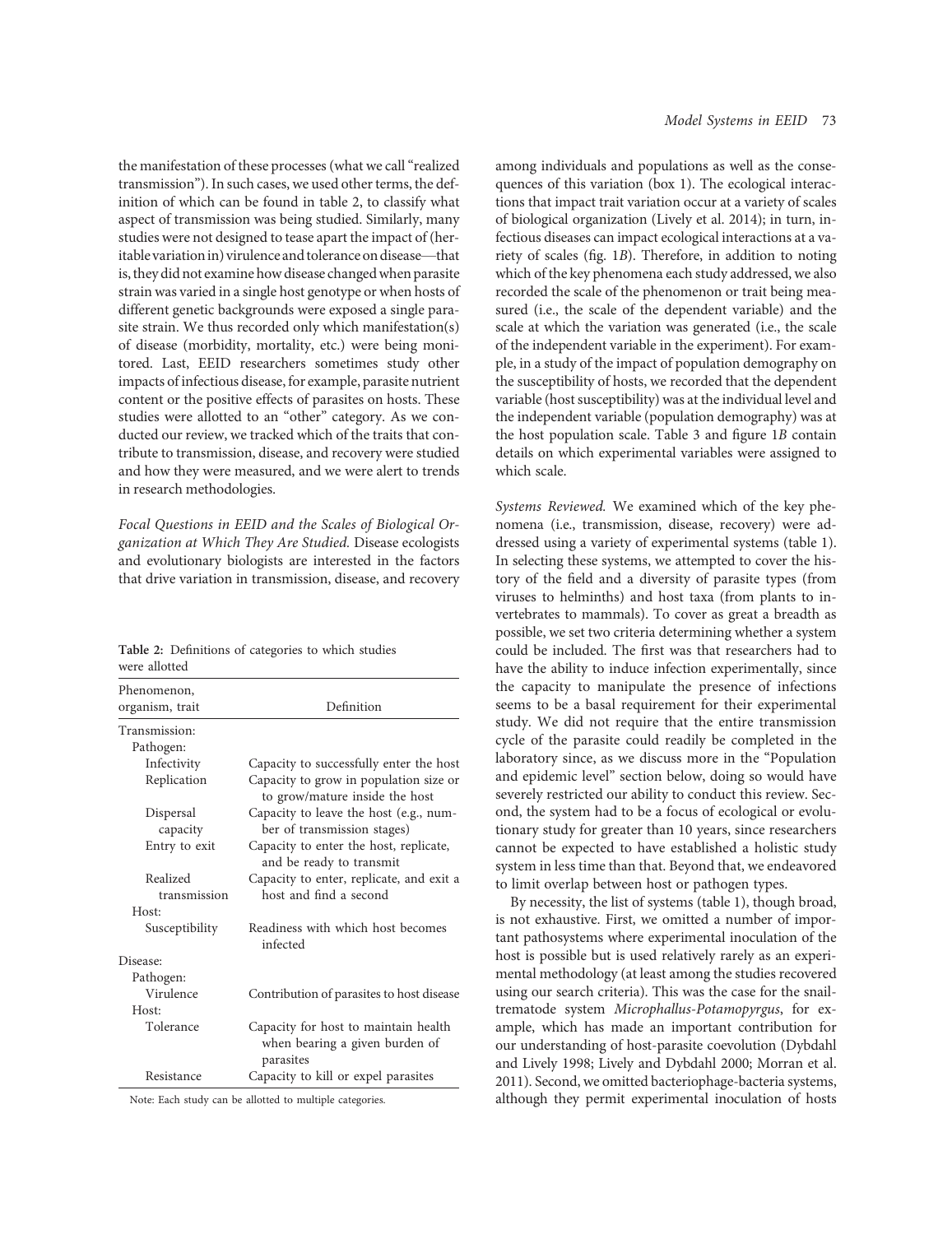## Box 1: Key topics in the ecology and evolution of infectious diseases (EEID)

EEID is a diverse field with roots in parasitology, immunology, epidemiology, and population biology in addition to ecology and evolutionary biology. It is no surprise, then, that the questions of interest are diverse. Here, we outline some of the major themes of interest to EEID researchers.

## Parasites as Drivers of Host Population Abundance, Dynamics, and Diversity (and Vice Versa)

The questions "(how) do parasites maintain genetic diversity in host populations?" and "(how) do parasites control host population abundance?" are two of the oldest in the field, the subject of articles that act as touchstones in the field and a continued subject of debate and research (Lively et al. 2014; Brandell et al. 2020). There has been long-standing interest in the reciprocal processes—how host population abundance and diversity impact the evolution of parasite traits, in particular virulence and transmissibility, and the coevolutionary dynamics that can thence ensue. Indeed, coevolutionary interactions have been of interest throughout EEID's short history. Community-level processes that could impact the probability of a parasite moving between hosts are a particularly active area of interest. In particular, the concept of the dilution effect, which states that host biodiversity at the community level can reduce the risk of disease in a particular host, is an ever-growing area of research (Keesing et al. 2010; Rohr et al. 2020).

# The Impact of the Environment External to the Host on Disease

There is increasing interest in how ecological interactions, other than those between host and parasite, alter disease transmission and host-parasite (co)evolution (Lively et al. 2014). Perhaps motivated by the pressing challenge of climate change and the prevalence of studies of vector-borne diseases in EEID (Brandell et al. 2020), the impact of temperature on disease dynamics has received considerable attention (Lafferty 2009; Mordecai et al. 2017). The effects of additional abiotic factors, including host diet and habitat structure, are also areas of active research (Hite et al. 2019). In addition to these abiotic factors, the role of predators in altering disease transmission, via their impact on host population density as well as through indirect effects, has been the subject of both theoretical and empirical research (Choo et al. 2003; Packer et al. 2003; Duffy et al. 2019). A notable recent trend is to understand how hosts select and use their habitats to avoid infection and how parasites, in turn, manipulate their hosts to promote their transmission (Hughes 2013; Weinstein et al. 2018).

## The Drivers of Disease Emergence

As infectious diseases emerge at an increasing rate (and at the time of writing threaten our lives and livelihoods; Jones et al. 2008), ecologists and evolutionary biologists have sought to understand the factors that drive their emergence. Emerging infectious diseases often spill over from animal reservoirs, and as a result the ecological and evolutionary factors that enable parasites to "jump" hosts and thence establish in a host population have received much attention (Lloyd-Smith et al. 2009; Babayan et al. 2018).

## Within-Host Interactions

The impact of within-host interactions, whether they be between parasite strains and species or among parasites, hosts, and the microbiota, on disease dynamics is an active area of research that has perhaps the greatest overlap with the immunological and parasitological fields in which EEID is rooted. Studies of pathogen-pathogen interactions are conducted both to understand the eco-epidemiological dynamics of infectious diseases (e.g., how does a coinfection alter the spread of a focal pathogen? Marchetto and Power 2018; Clay et al. 2019) and to understand the evolution of parasite traits, including virulence, transmissibility, and drug resistance (de Roode et al. 2005; Birger et al. 2015; Wale et al. 2017). Studies of the microbiota meanwhile focus on the microbiota as a unit (e.g., using antibiotics to ask, how does the presence of microbiota alter host and pathogen fitness?) as well as its community ecology (e.g., how does the microbiota assemble? How is it affected by pathogens and host genotype (and vice versa)? And are some species more important than others? Gonzalez et al. 2011; Koskella et al. 2017). Here, EEID overlaps with the wider field of microbial ecology. Within-host studies are often characterized by a focus on the on the dynamical nature of microbial populations; a major challenge in EEID is to understand how these dynamics translate to epidemic dynamics (Mideo et al. 2011; Clay et al. 2019).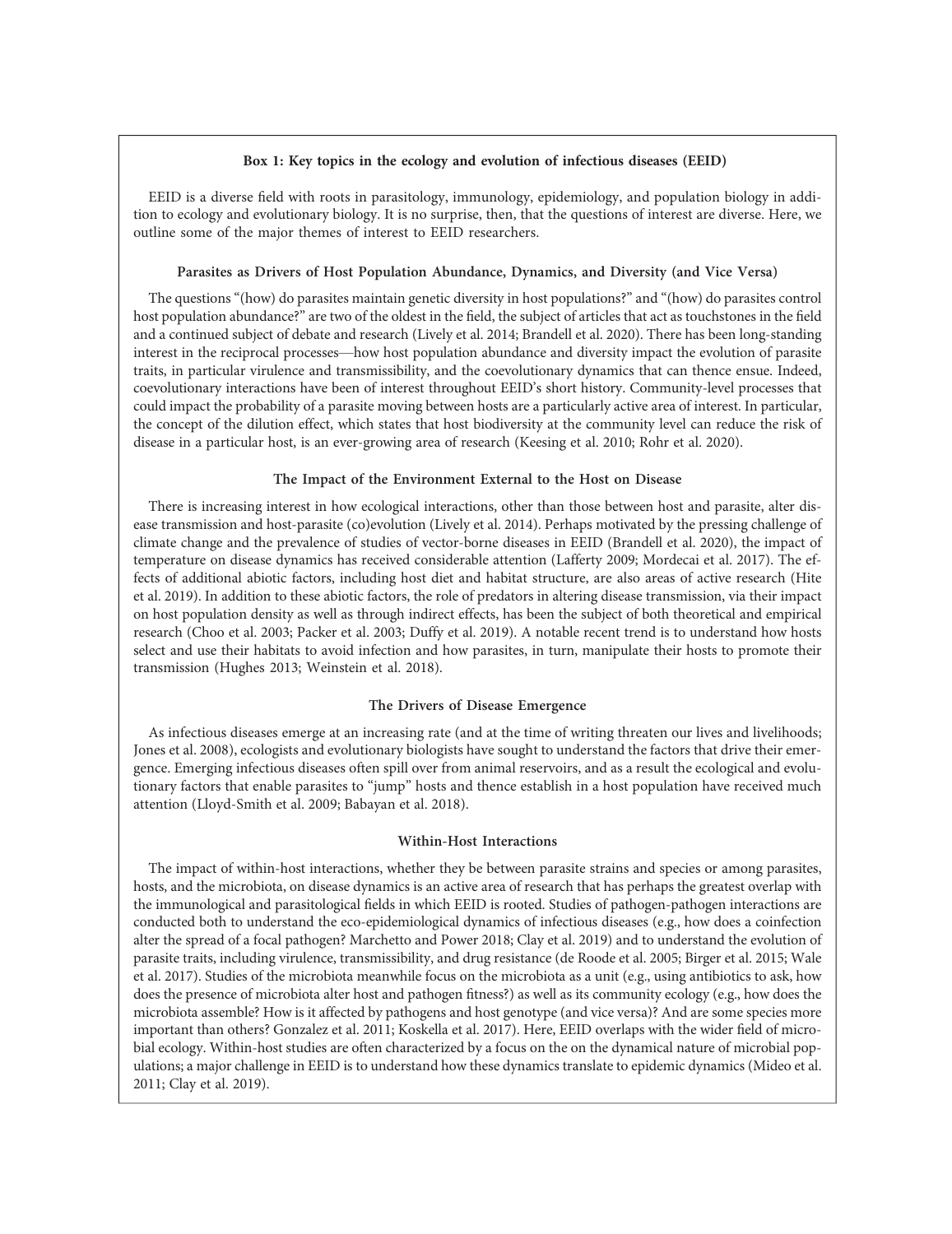| Scale       | Trait                                                                                                                                                                      | Examples                                                                                                                                             |
|-------------|----------------------------------------------------------------------------------------------------------------------------------------------------------------------------|------------------------------------------------------------------------------------------------------------------------------------------------------|
| Within host | Pertains to variation generated at or processes that occur<br>within the host                                                                                              | Dynamics of host or parasite cell types, presence<br>or absence or number of coinfecting species or<br>strains, tissue tropism, movement within host |
| Individual  | Pertains to a characteristic of an individual host<br>or parasite or a host or parasite strain                                                                             | Genetics, behavior, sex, age, frequency, color,<br>motility                                                                                          |
|             |                                                                                                                                                                            | Host only: immune status, maternal immune status<br>Parasite only: inoculum size                                                                     |
| Ex-host     | Abiotic aspect of the host environment that is proximate to<br>the host individual                                                                                         | Diet, light conditions, pH conditions, medication                                                                                                    |
| Population  | Pertains to factors that vary at a population level; can be<br>generated as a result of temporal variation within a pop-<br>ulation or spatial variation among populations | Demography, age structure, social structure, genetic<br>diversity                                                                                    |
| Community   | Pertains to organisms other than the host or parasite or<br>to characteristics that define their interactions<br>with them                                                 | Host diversity, predator presence or absence,<br>antipredator behavior, host community compo-<br>sition, host range                                  |
| Ecosystem   | Pertains to ecosystem-scale processes and the measures that<br>define them                                                                                                 | Chemical composition, biomass, nutrient cycling                                                                                                      |

Table 3: Definitions of scales to which variables were allotted

Note: Each variable within a study can be allotted to multiple categories.

and have made a substantial contribution to our understanding of host and parasite (co)evolution and pathogen emergence (Horne 1970; Chao et al. 1977; Lenski and Levin 1985; Benmayor et al. 2009; Koskella 2014). Given the myriad host strain-phage combinations utilized in this subfield, this literature was unwieldy to review; it deserves a stand-alone review that can also address the specific biology of virus-bacteria interactions. In addition to systems where experimental inoculation is possible, there are several pathosystems where infections are not experimentally generated routinely but nonetheless have made important contributions to our understanding of disease dynamics (Hudson and Newborn 1998; Ezenwa and Jolles 2015), as have observational studies or field experiments in systems we did review, such as those involving Heligmosomoides polygyrus (Gregory et al. 1990; Knowles et al. 2013). We recognize that even within the inclusion criteria established above there are additional systems that could have been included (e.g., the stickleback-Schistocephalus system [Barber and Scharsack 2010], the Silene-Ustilago system [Alexander 1989]), but we nevertheless believe that the diverse systems that are included well reflect dominant research trends in EEID.

Literature Search Protocol. We searched for scientific literature related to each system using Web of Science (Thomas Reuters). We searched for the scientific name of the pathogen, including nomenclature that had been previously used but since abandoned; for example, in the case of the H. polygyrus, we also searched for Nematospiroides dubius. We identified the 10 most cited and five least cited studies that included at least one laboratory-based experiment in which hosts were exposed to the pathogen (even if that was the inoculation of hosts prior to their distribution into the field or laboratory-based phenotypic assessment of field-collected material). We included least cited articles not only because they were likely to include the most recent research but also because personal experience has taught us that these articles contain some of the oldest and/or most idiosyncratic research and so could reveal ideas once pursued in EEID but since abandoned. In the case of some pathogens that are also important model systems in other fields (e.g., the rodent model of poxviruses, infectious ectromelia virus [IEV], and the rodent intestinal roundworm, H. polygyrus), the top 10 and bottom five cited articles did not address ecological and evolutionary questions. When this occurred, we performed an additional search to identify articles of an ecological or evolutionary nature by searching for "ecolog<sup>\*</sup> OR evolution<sup>\*</sup>" in the topic field in addition to the pathogen species name.

Last, to further capture older research, we identified one scientist who pioneered the study of each model system that we reviewed (in table 1, we list several researchers for completeness, but only the research of the boldfaced researcher was searched for). When fewer than five articles by the founder appeared in the first search, a second search was conducted with the system name(s) and the name of the scientist. We added the most cited references that appeared in this secondary search to our primary search results, leading to a total of five articles by the founder in the final collection of articles for the system. In the case of IEV, it was clear that Web of Science did not retrieve historical references since it uncovered some, but not all, of a set of research articles by the system's founder,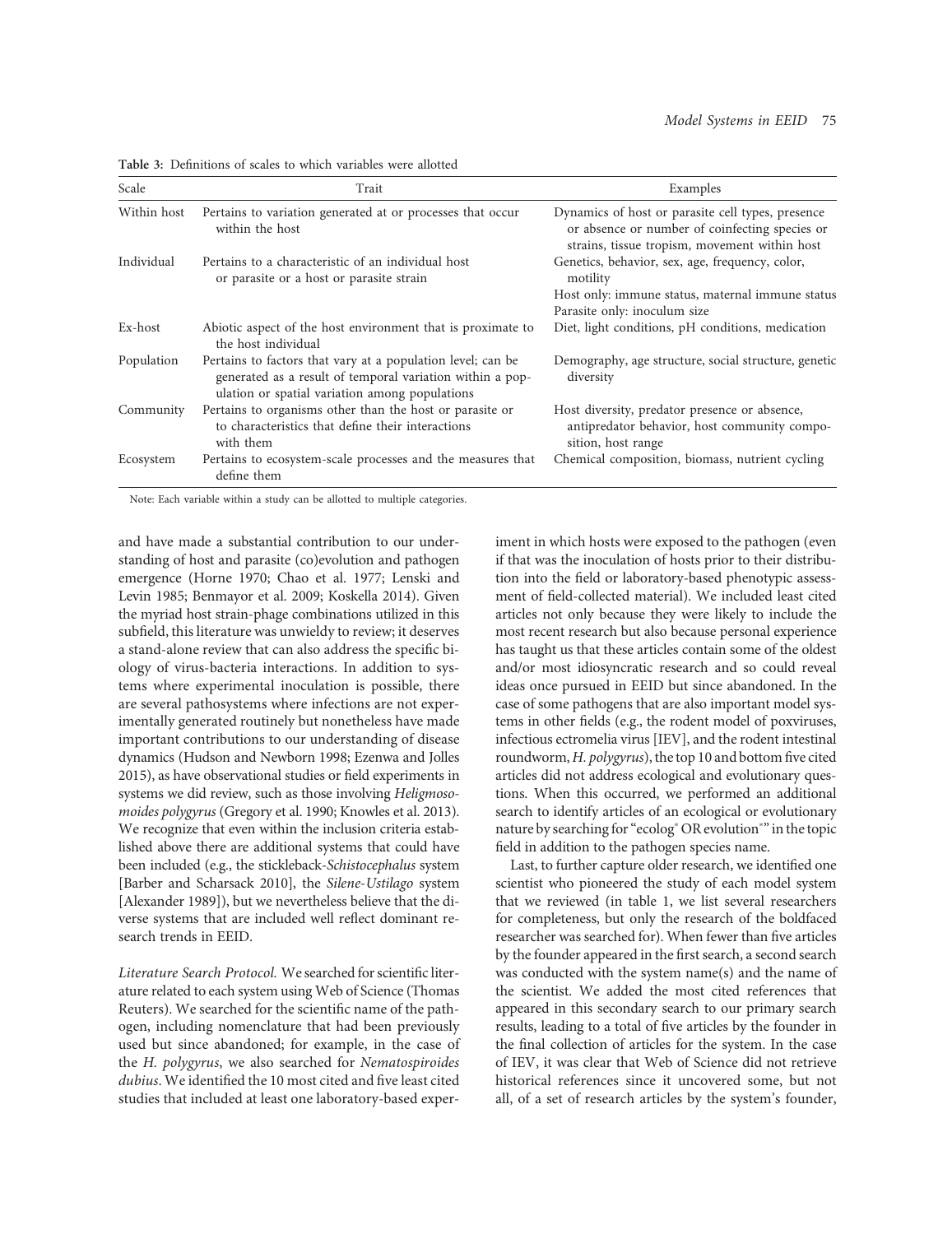Frank Fenner, which were numbered in sequence. We thus searched for this author's bibliography directly, to recover the missing articles from this sequence. That Web of Science did not uncover these older references highlights that there are limitations associated with using this (or indeed any other) search engine for this review. As the field of EEID became distinct from its relatives around the time when Anderson and May published their landmark articles and the majority of systems reviewed here were established as experimental systems at that time or afterward (table 1), we do not think this greatly impacts our conclusions, however.

With the articles collated, we then extracted the following information from each article: (i) which of the umbrella phenomena (transmission, disease, recovery) was investigated, (ii) the variable(s) manipulated, (iii) the variable(s) measured, and (iv) the scale at which these variables were measured or manipulated (see "Focal Questions in EEID and The Scales of Biological Organization at Which They Are Studied" above).

## Results

We present the results of our review with a focus on the extent to which those systems used as models in EEID address the key phenomena of interest to the field—transmission, disease, and recovery—and the extent to which we study them at the biological scales at which disease dynamics occur. As such, we seek to understand the extent to which model systems are studied holistically and are representative of the processes EEID researchers are interested in. Where possible, we highlight specific features of the different systems that enable disease ecologists and evolutionary biologists to study certain phenomena in them.

Are We Studying the Key Phenomena in EEID?All of the key phenomena—transmission, disease, and recovery are represented in the studies reviewed. However, the extent to which all three of the phenomena are addressed varies among systems, as does the extent to which they are used to study the traits that drive these key phenomena (fig. 2).

Transmission. Transmission was the most studied phenomenon, being the focus of more than 80% of the 160 studies reviewed. However, the parasite traits involved in transmission (fig. 1A) were not equally represented (fig. 2). Infectivity and replication/development were well represented, being the focus of∼25% and∼30% of the studies of transmission, respectively. However, only ∼10% of the studies reviewed focused on the capacity of parasites to exit the host, for example, via the production of transmission stages. A similarly small proportion followed the

infection from its initiation to onward transmission ("realized transmission"). Although realized transmission was studied in seven of 10 pathosystems, it was a regular focus of study (i.e., the focus of ≥20% of the articles) in only four systems: IEV, Crithidia bombi, Diplostomum spathaceum, and Ribeiroia ondatrae. Notably, the system in which realized transmission was most often studied—IEV—is no longer in use as an experimental system in EEID, somewhat ironically because it was so transmissible as to be considered a biohazard (Fenner 2000). Rather than measure transmission directly, most researchers took pathogen load as a proxy for it.

In addition to parasite traits, transmission also involves host susceptibility, narrowly defined here as the capacity of a host to become infected. Of those reviewed, Melampsora lini was the system most used to study susceptibility, which is fitting given its role in the development of the gene-for-gene model of susceptibility/infectivity (Flor 1971). The genetic component of susceptibility and how it varies in space and time was the major focus of studies employing M. lini and Pasteuria ramosa, which also coevolves with its host through the matching of genes that mediate infectivity/susceptibility (Thrall et al. 2016). Interestingly, our search did not uncover studies of recovery or resistance in M. lini and P. ramosa. This could imply that there is an evolutionary trade-off between defenses that block and clear infection (why invest in resistance if you do not get infected, after all?) or, recognizing that we reviewed only a subset of articles published in each system, this might reflect the relative degree to which different topics have been studied and/or cited. Indeed, we know that there are studies in P. ramosa that have focused on postinfection resistance (e.g., Hall and Ebert 2012). In addition to the genetic basis of susceptibility, the behavioral component of host susceptibility was also examined, primarily in the D. spathaceum and C. bombi systems (Hernandez and Sukhdeo 1995; Karvonen et al. 2004; Gegear et al. 2006; Bouwman and Hawley 2010; Milotic et al. 2017; Fouks et al. 2018; Mikheev et al. 2019).

Disease. The negative impact of infection on host fitness, which we define as disease, was the focus of more than half of the studies that we assessed and was investigated in all systems. Surprisingly, despite their conceptual importance in disease ecology, fewer than half of the studies of disease focused on virulence and tolerance. Disease is a manifestation of the interaction of the host and parasite: here, we use the term "virulence" to denote the parasite's contribution to disease and the term "tolerance" to denote the amelioration of that effect by the host. Approximately a sixth of the studies of disease focused on virulence, and fewer than 5% focused on tolerance. Studies of virulence were conducted in five systems. Of these, genetic variation at the level of both the host and the parasite was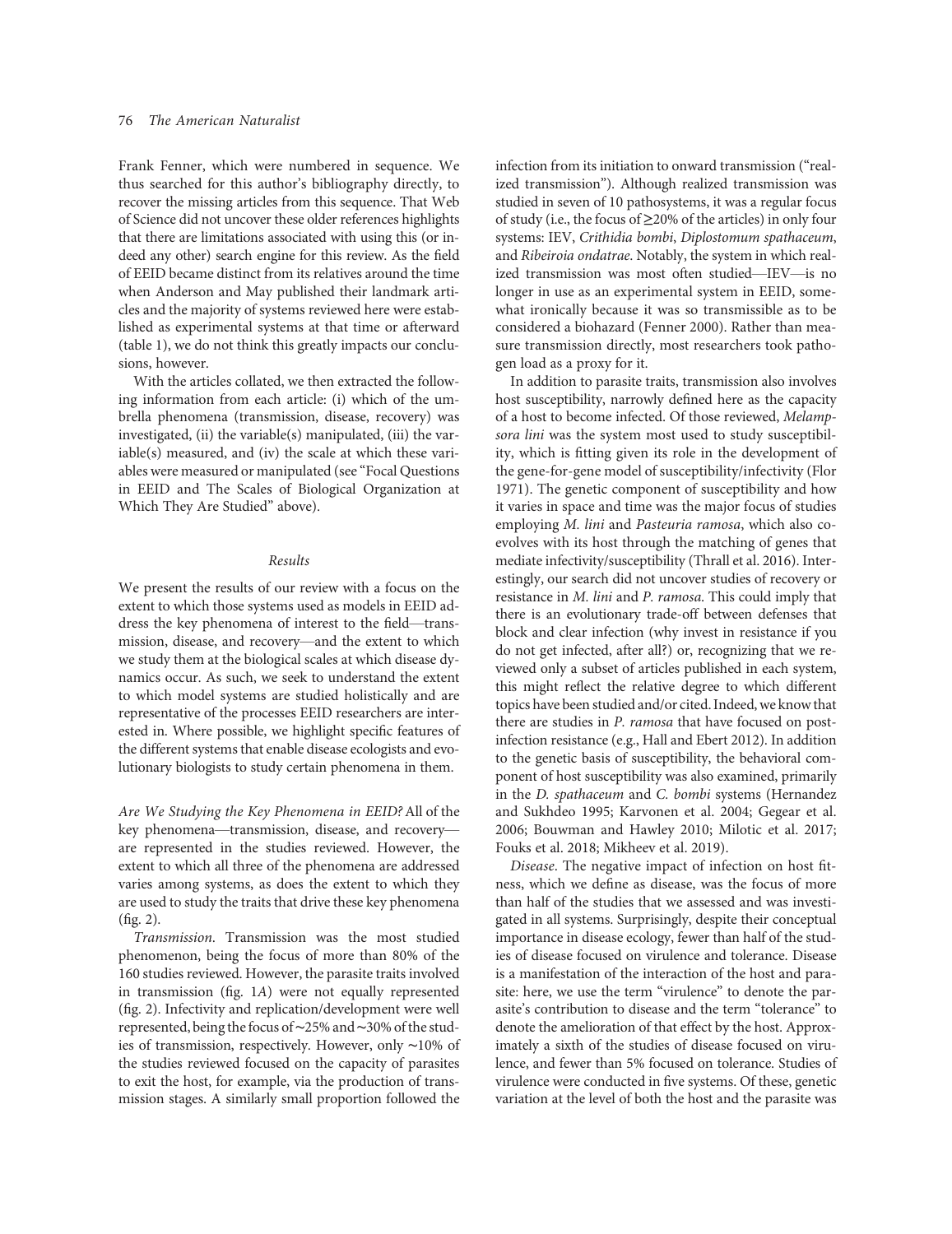

Figure 2: The extent to which model systems in the study of the ecology and evolution of infectious diseases are used to investigate the key phenomena of interest to the field. In the top row, the intensity of shading indicates the proportion of articles in which the indicated phenomenon was studied. The text at the top right indicates in how many of the 10 study systems the phenomenon was addressed at least once in the articles we reviewed. In the bottom row, each rectangle represents the trait or process indicated. The intensity of shading indicates the proportion of studies, which fall under the umbrella phenomenon, that focus on that trait/process (e.g., the morbidity box is nested under disease and is intensely shaded, indicating that a large proportion of studies of disease focus on morbidity). Borders indicate whether the trait is a feature of the parasite (no border), the host (solid), or neither (dashed). The numbers at the top of each rectangle indicate the number of study systems (of a total of 10) in which the focal trait is the focus of at least one study. Note that a single study can be allotted to more than one category. A color version of this figure is available online.

exploitable for laboratory studies in two systems, Mycoplasma gallisepticum and Plasmodium chabaudi. This permitted the quantification of heritable variation in tolerance and virulence to disease in the same system, a necessary precursor for studying the coevolution of these traits (Little et al. 2010; although it is questionable how relevant that is in the P. chabaudi system, given that the host and parasite do not naturally co-occur). The majority of studies of disease did not focus on the contributions of host and parasite genetic variation to variation in disease severity. Rather, these studies focused on describing the symptoms of infection (e.g., Weimer et al. 1955; Goodman and Johnson 2011) or how they change with the host environment (Ferguson and Read 2002; Paull and Johnson 2011; Overholt et al. 2012).

Disease was measured using qualitative and quantitative measures of varying ecological and evolutionary significance. In some systems, like P. ramosa—which is a castrating obligate killer of short-lived and rapidly reproducing zooplankton—the impact of infection on survival could be directly assessed (Ebert 2008). In others, disease was measured via quantitative health metrics such as cellular numbers, as in P. chabaudi (Taylor et al. 1998), or via a qualitative metric, as in M. gallisepticum, where the severity of conjunctivitis in birds was measured via an "eye score" (Kollias et al. 2004). In relatively long-lived animals, such as mice, fish, and birds, it is difficult to know how these measures translate into lifelong fitness (Graham et al. 2010), although our search did uncover studies where symptom severity was related to the likelihood that hosts were predated on (Seppälä et al. 2004, 2005). Furthermore, the effect of infection on behaviors directly related to fitness, such as mating (Kavaliers et al. 2003), foraging (Crowden and Broom 1980; Ponton et al. 2011; Adelman et al. 2015),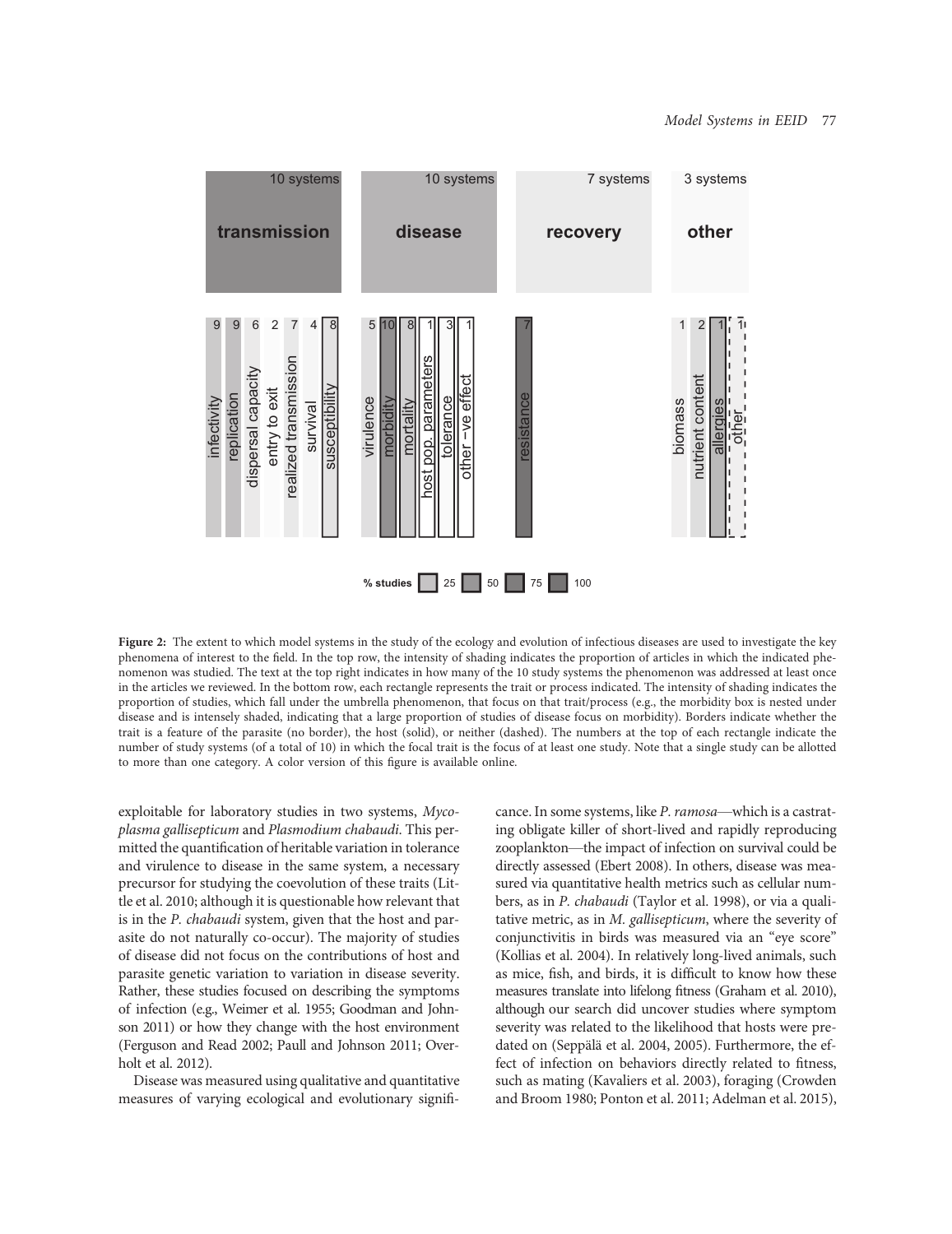and predation (Webster et al. 1999), was assessed in a number of systems. Notably, in the studies we reviewed the effect of infection on hosts' susceptibility to predation was assessed only in systems where parasites are trophically transmitted (D. spathaceum and Hymenolepis diminuta), and as such these studies were as much studies of the fitness of the parasite as the host.

Recovery. Recovery was the least well studied of the three key phenomena, the focus of just 16% of the studies, although it was studied in the majority (7/10) of systems. In part, the paucity of studies in this category is likely to be a consequence of the fact that we assigned only a single trait, resistance, to it. We define resistance as the capacity for hosts to kill or eject parasites. Notably, hosts routinely clear parasites (and hence are able to "recover completely") in only four of the 10 study systems reviewed: IEV, H. polygyrus, P. chabaudi, and M. gallisepticum (table 1).

In the vast majority of studies, resistance was measured by quantifying the reduction in parasite load after the infection was established. As such, whether the host was involved in the clearance of parasites (per the above definition of resistance) or whether parasite populations were self-limited (which itself could be host induced; Hite et al. 2019; Wale et al. 2019) was not always delineated. The host immune response to infection was measured directly in H. diminuta, H. polygyrus, D. spathaceum, IEV, M. gallisepticum, and P. chabaudi, the systems in which the host response can be manipulated (usually by preexposing hosts to the pathogen). It is likely that such "mechanistic" studies of resistance and recovery are possible in these systems because they involve vertebrate hosts whose immune system is relatively well characterized. Interestingly, although one of the oldest studies of D. spathaceum is mechanistic in nature (Stables and Chappell 1986a) and the system was established by parasitologists and immunologists, it was not used for mechanistic studies of the host response in any other study reviewed. Rather, D. spathaceum, along with C. bombi, was used to investigate how factors beyond the individual host impact the host's capacity to control infections, including abiotic factors (Stables and Chappell 1986b; Palmer-Young et al. 2019), social group composition (Klemme and Karvonen 2018), and socially transmitted microbes (Koch and Schmid-Hempel 2011, 2012); however, these studies were not included in the recovery category because they do not address inherent host resistance.

We shaped our review around an SIR framework, which was formulated to describe the dynamics of parasite transmission, and hence our discussion of recovery focuses on the extent to which hosts bear parasites (and so can transmit them). However, we recognize that other processes might be reasonably included in a discussion of recovery (e.g., tolerance or postinfection disease tissue repair). That said, even had we included these processes in the category of recovery we might still have found that it receives little attention. Studies of tolerance were rare among those reviewed (see above), and we recall no studies in which hosts were followed up after infection.

At What Scales Are We Studying Key Phenomena? Approximately a third of the studies involve researchers looking at how "individual-level" factors—for example, parasite strain (Fenner 1949a; Rodriguez and Kleven 1980), host age (Fenner 1947a) or immune status, size of parasite inoculum (Fenner 1947b; Johnson et al. 2001; Karvonen et al. 2003), or inoculation method (Fenner 1947b; Lepak and Thatcher 1962)—impact individual-level variables. Since the majority of studies do not focus on interactions between individual-level processes, wefocus on other scales from here on. We first address each scale in its capacity as a dependent and then an independent variable; some studies appear in multiple categories. To stimulate future research, we identify challenges involved in doing research at these different scales.

Within host. Within-host processes were either manipulated or measured in just over a third of the studies reviewed. The dynamics of parasite populations and their distribution within the host were the subject of the earliest articles that our review uncovered regarding D. spathaceum (Betterton 1974), IEV (Fenner 1947a), H. diminuta (Chandler 1939), and H. polygyrus (Dobson and Owen 1978). Within-host dynamics was the response variable in approximately a quarter of all studies reviewed. These addressed the way that within-host dynamics changed with parasite population parameters, such as initial size and genetic background, and with host factors, such as immunity, diet (Bansemir and Sukhdeo 1996; Ponton et al. 2011), and even temperature (Stables and Chappell 1986a).

A major theme of studies in the within-host processes category was interactions among parasites. The majority of experiments we reviewed focused on intraspecific interactions and interrogated the (dis)advantage of focal parasite traits, including virulence, drug resistance, and motility, in different host environments. Variability in host environments (and hence within-host interactions) was created by modulating intrinsic host traits, such as host sex (Gipson et al. 2019), or via the administration of medications (Wargo et al. 2007; Huijben et al. 2015). Interspecific interactions were similarly, although less often, explored (Holmes 1959; Graham et al. 2005; Lass et al. 2013; Budischak et al. 2015). Some of the more recent studies in the corpus of articles we reviewed focus on the interaction between parasites and the microbiota rather than parasiteparasite interactions (Koch and Schmid-Hempel 2011, 2012; Clerc et al. 2015; Zaiss et al. 2015). Interestingly, these articles often focused on the use of parasites to alter microbiota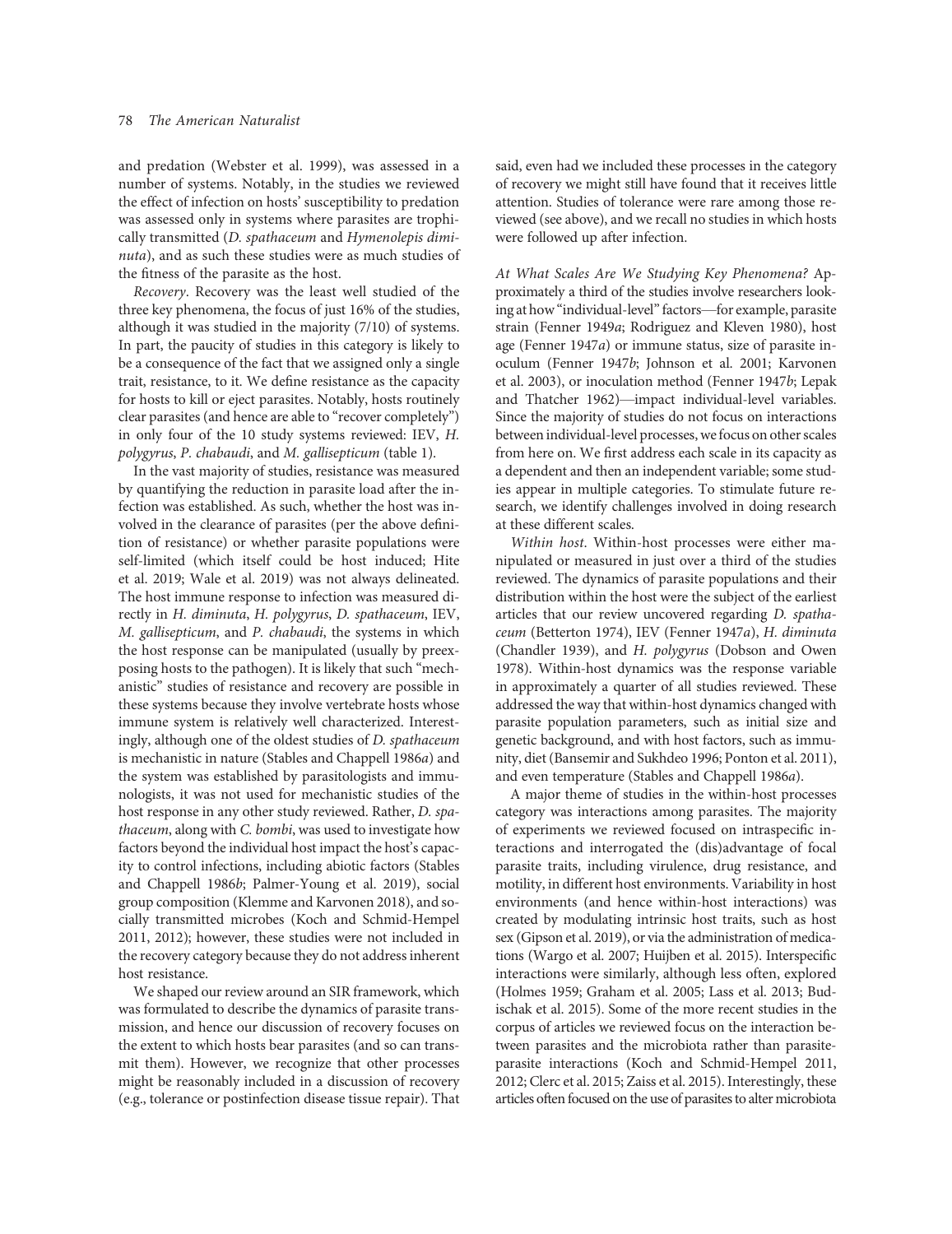Within-host processes are often dynamical in nature and thus necessitate the tracking of host or parasite populations within the host's body. In the majority of study systems, the dynamics of within-host populations were tracked by the sequential culling of cohorts of animals. The exceptions were M. gallisepticum and P. chabaudi, in which nondestructive repeated sampling of parasite and disease parameters (conjunctivitis and anemia, respectively) from single individuals was possible. This sampling methodology is made possible by the spatial distribution within the host of these pathogens, which fall at extreme ends on a gradient of tropism: P. chabaudi is distributed in the blood (at least during the stage of infection that is most often the subject of study), so one can sample the periphery without destroying the animal; M. gallisepticum, by contrast, is concentrated in and around the eye (although it can be found elsewhere; Dhondt et al. 2005).

Population and epidemic level. Laboratory studies rarely focus on epidemiological dynamics, as either an independent variable or a dependent variable; only 14% of the studies reviewed address disease dynamics at this scale. This implies that the rarity of studies of realized transmission at the individual level might be due to difficulties with the initiation of transmission in the laboratory rather than to the relative ease of measuring parasite load compared with realized transmission. Indeed, in half of the systems the entire transmission cycle of the parasite cannot be readily completed in the laboratory (table 1), ruling out the study of epidemic dynamics and their subsequent impacts on parasite and host population dynamics.

Two systems dominate the study of epidemiological dynamics, IEV and C. bombi. IEV is the focus of the earliest epidemiological investigations in our review, which focus on describing how individual-level variation of host and parasites, such as strain, age, and immunity, impact epidemics (Fenner 1948a, 1948b, 1949b). By contrast, those studies involving C. bombi focus on the impact of features of the host population—specifically density (Bailes et al. 2020), structure (Otterstatter and Thomson 2007), relatedness (Shykoff and Schmid-Hempel 1991), and turnover (Buechel and Schmid-Hempel 2016)—on epidemic dynamics. Experiments that utilize C. bombi involve many more replicates than those using IEV, presumably because they involve smaller invertebrate organisms whose populations can be established in replicate without as much maintenance or as many ethical concerns. This feature also makes epidemic-level studies possible in the P. ramosa system (Ebert et al. 2000). Notably, the evolutionary impact of epidemics was not examined in any of the studies we reviewed.

Importantly, in several of the systems reviewed laboratory studies were conducted alongside studies of population- or epidemic-scale processes in the field. Such field studies facilitate the study of (co)evolutionary dynamics (Thrall et al. 2002; Ebert 2008; Bonneaud et al. 2018) that, in turn, further laboratory investigations. For example, approximately half of the studies of the effect of population variability on individual-level infection traits were conducted using M. lini and M. gallisepticum. In each of these systems, spatial dynamics of epidemics in the field drove parasite and host evolution that was then exploited to study the heritable variation in infectivity, virulence, and immunity in the laboratory (Thrall and Burdon 2003; Hawley et al. 2013; Bonneaud et al. 2019). Pasteuria ramosa provides similar opportunities to sample a diversity of pathogens and hosts as well as to analyze the effect of epidemics on host evolution (Duncan and Little 2007).

Community level. The relationship between interactions at the community level and the dynamics of infectious diseases comprised ∼10% of the studies reviewed. With the growing importance of zoonotic diseases as a public and animal health problem, how parasites move between multiple hosts and why some hosts support pathogens but others do not have been the focus of much recent research (Johnson et al. 2012, 2019; Mollentze et al. 2014; Fenton et al. 2015; Olival et al. 2017). It was surprising, then, that only 6% of the studies reviewed examined variability among infections in different host species. The question of why some hosts are "better hosts" than others was specifically addressed in H. diminuta (Read and Voge 1954; Johnson et al. 2012) and R. ondatrae (Johnson et al. 2012); the former study was one of the oldest of all those reviewed. As an aside, the variation of infections among different host genotypes, which might be considered a topic analogous to host-species variation, was a focus of a further ∼10% of studies reviewed (these were not counted as community-level studies). Of these, two studies distinguished themselves by using experimental evolution rather than standing trait variation to study host range (Dobson and Owen 1977; Brindley and Dobson 1981).

In addition to studies focused on the effect of host species identity on disease dynamics, further studies investigated how the community of hosts, specifically its composition, altered disease dynamics (Johnson et al. 2013, 2014). There was only one study in which the impact of parasites on the formation or function of ecological communities (as opposed to the other way around) was the focus. Specifically, Yan et al. (1998) investigated the impact of H. diminuta on interspecific competition between beetles. Other community-level studies focused on the interaction of parasites and predation (likelihood) in trophically transmitted systems (Seppälä et al. 2004; Orlofske et al. 2012).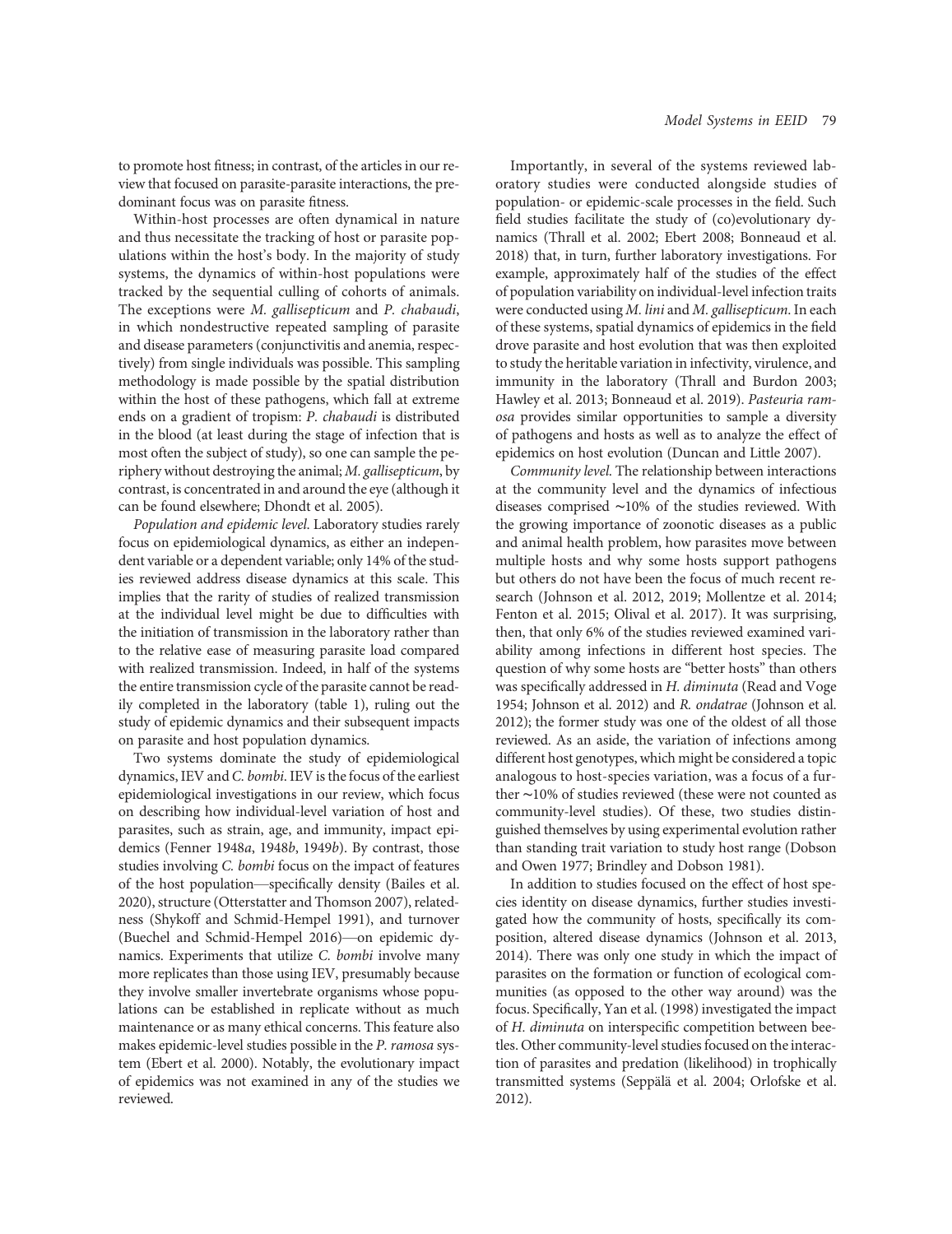There were a few studies that investigated how parasites withstand the ecological environment outside their host. Of these, two studies focused on the vulnerability of the parasite to predation (Morgan et al. 1997; Orlofske et al. 2012), while the remainder focused on abiotic factors, including light, temperature, humidity, and solar radiation (Flor 1958, 1960; Voge and Heyneman 1958; Voge 1959a, 1959b; Overholt et al. 2020; Rogalski and Duffy 2020). Those studies that were of an ecological nature—Flor's studies of the impact of X-ray radiation on M. lini were not motivated by an interest in radiation per se but in the mutations that resulted from it—were conducted using H. diminuta and P. ramosa and were, respectively, some of the oldest (1950s) and newest (2019–2020) studies reviewed. It is likely that studies of parasites in the environment are a rarity in our review because EEID researchers are often most interested in interactions between host and parasite rather than in parasites alone. Since the survival and reproduction of parasites outside the host can be a crucial determinant of parasite fitness and transmission, however, this area deserves attention.

Ecosystem level. Given the lack of studies conducted on the epidemiological level and the fact that we were focused on studies with at least one laboratory-based experiment, it is perhaps unsurprising that few studies address ecosystem-level impacts. Just two of the studies reviewed, both of which involve R. ondatrae, can be considered to be truly focused on ecosystem processes: one examines the impact of elemental nutrient supply on pathogen spread (Johnson et al. 2007), the other the nutritional value of individual parasites for consumers (McKee et al. 2020). Our review also uncovered another study of the chemical and nutritional analysis of parasites, which was conducted more than four decades before the latter and used the H. diminuta system (Roberts 1961). However, the results of this study—although eminently relevant to ecosystem processes—were interpreted in the context of their relevance to host-parasite interactions within the host rather than to ecosystem processes.

To What Extent Are We Studying Our Systems Holistically? A goal of model systems research sensu strictu is to study all of the key phenomena that drive the focal process of interest. Not only are disease dynamics influenced by ecological interactions that occur at multiple scales (within host, epidemic, etc.; fig. 1B), but interactions that occur at one scale may have a dramatic impact on those at another. However, our review suggests that the effect that processes at different scales have on one another is rarely studied.

There are two important trends regarding this lack of focus on interactions of processes at different levels. First, there is an absence of studies of how within-host or individuallevel variation impacts population- and ecosystem-level processes (fig. 3, bottom left of panels). Similarly, studies rarely examine how ecosystem- or community-level variation impacts population- or ecosystem-level processes, respectively. These trends are unsurprising, given the rarity of studies at the population or epidemic level, as discussed above, and the overall lack of work on infectious diseases at the ecosystem level (Preston et al. 2016).

Although it is uncommon to study how processes at small scales impact large-scale processes (and vice versa), processes at multiple scales are varied in most systems (i.e., the top two rows of fig. 3 are often filled in many cells left to right, at least up to population processes). It is most common for processes within hosts, at the individual level, and the host environment to be varied within a single system. Presumably, this is because these scales can be varied using individual hosts in the laboratory (e.g., one could inoculate an individual host with multiple parasites or remove parasites using antimicrobial drugs, vary the strain of parasite, and alter the husbandry of hosts). The consistent focus, across systems, on the (interactions between) small-scale processes suggests that there is significant potential for horizontal integration sensu Travis in this area.

So, to What Extent Are Our Experimental Systems Model Systems Sensu Strictu? Our review of the most and least cited studies of the dominant model systems in EEID revealed that these so-called model systems are mere experimental systems—that is, they are used to investigate particular phenomena or processes as opposed to systems used to establish a holistic understanding of EEID (Ankeny and Leonelli 2011). While we address both transmission and disease in the laboratory, the third key process of interest to EEID, recovery, is often left unaddressed, not least because we often use systems in which it does not occur. In terms of the scale of interactions that these experimental systems are used to explore, researchers succeed in building a holistic understanding of host-parasite interactions at the level of the individual host (or parasite strain). Ironically for a field founded in population biology, however, we fail to scale up these studies to that of populations and above, at least in the laboratory.

## Part II: The Underuse of Model Systems?

In the previous section, we used the definition of model systems borrowed from the biomolecular sciences to investigate how we use experimental systems in EEID and, by extension, how they are not used. To understand whether the gaps identified should be filled, we must assess whether these gaps hold back our understanding of EEID and, if so, if and how they could be remedied. That is, we must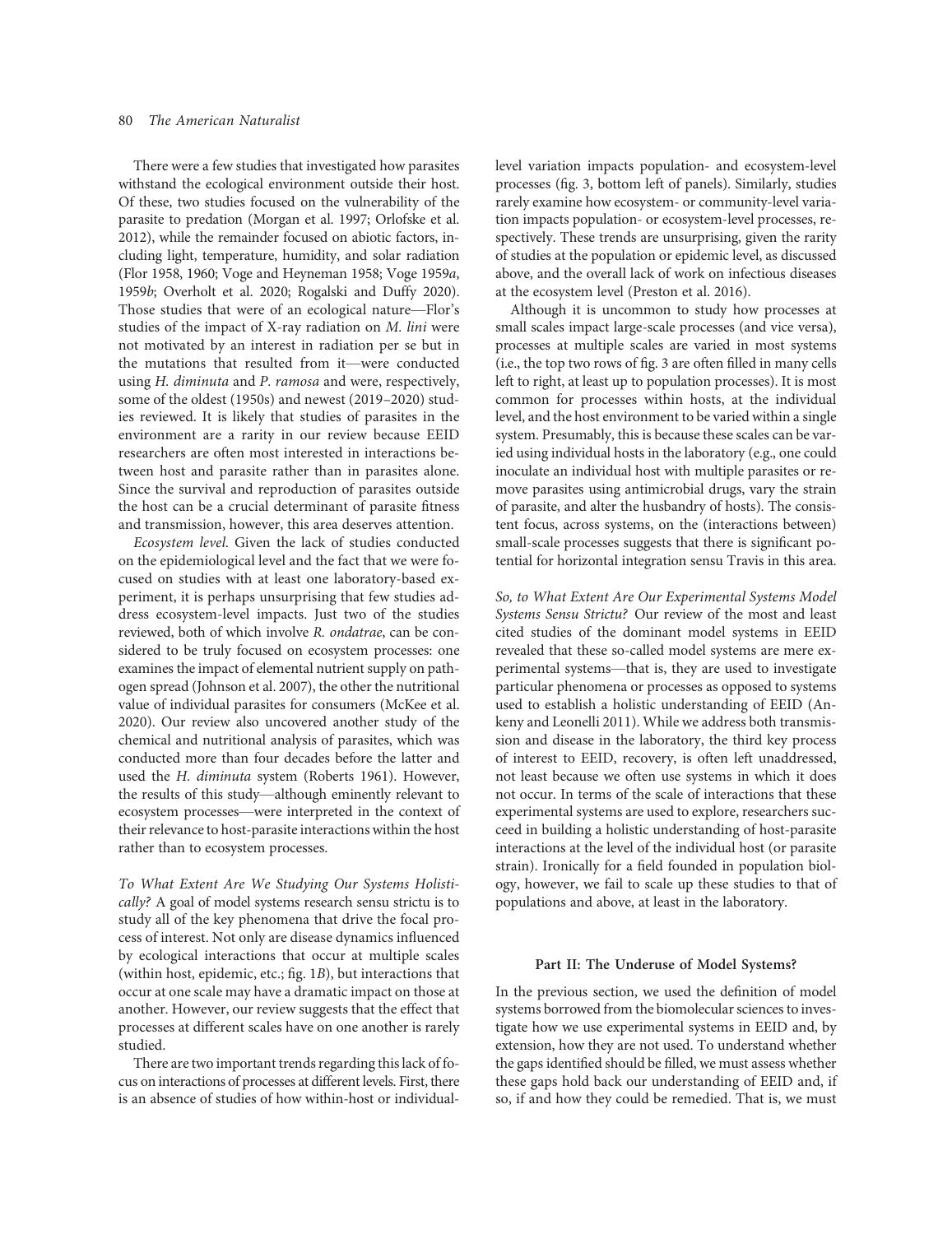

Figure 3: Model systems research tends to focus only on the small-scale ecological interactions that influence disease dynamics, and there is limited vertical integration within model systems. Each panel corresponds to one of the <sup>10</sup> systems reviewed. The scale of independent variables is indicated at the top of each panel, and the scale of dependent variables is indicated at the left of each panel (see table <sup>3</sup> for information on which experimental variables are allotted to each scale). White space indicates that we found no studies that focused on the interaction of processes at the corresponding scales in our review, and shaded areas indicate that there was at least one. The intensity of shading indicates the proportion of studies in <sup>a</sup> certain system that fell into the corresponding category. <sup>A</sup> color version of this figure is available online.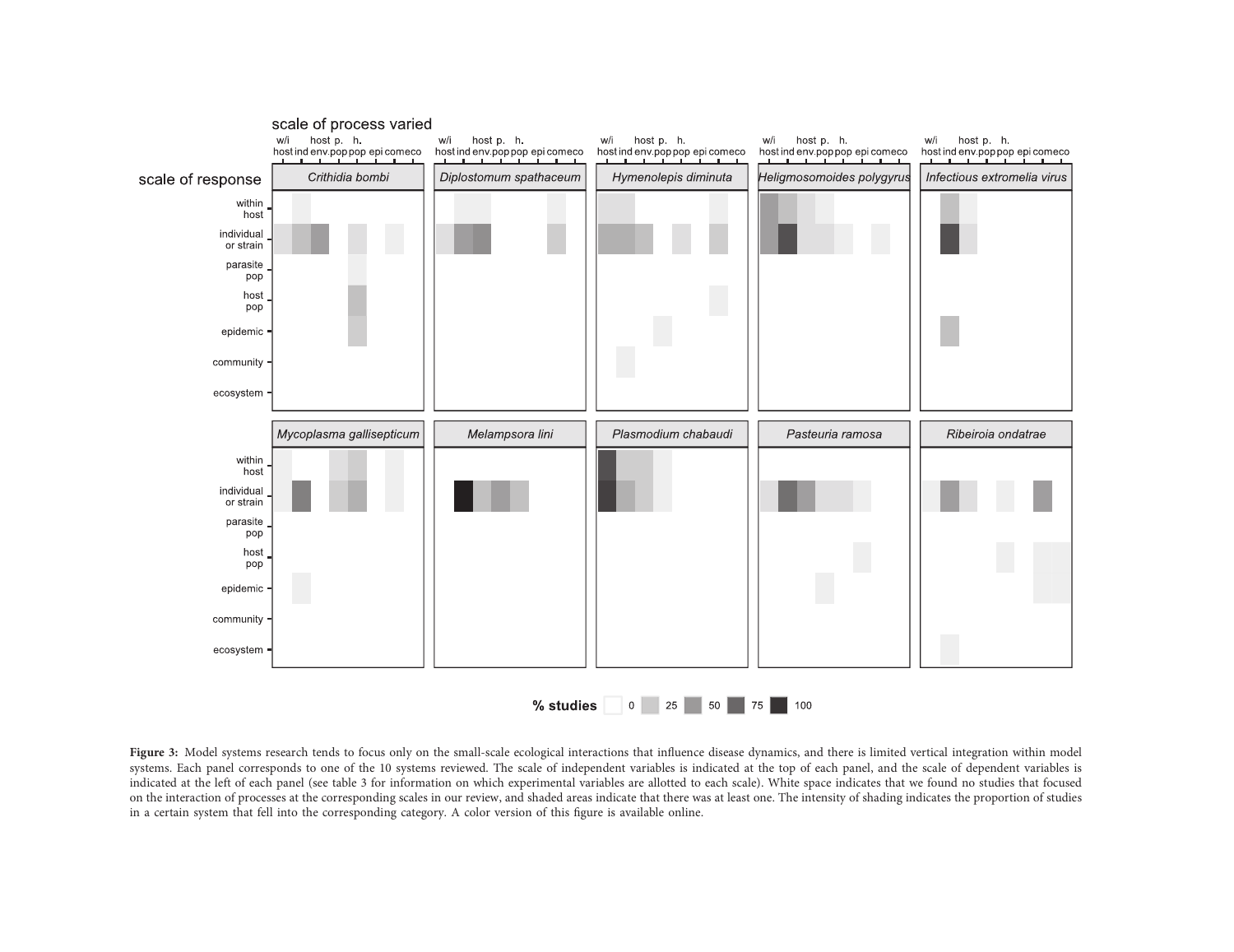assess the extent to which our experimental systems are indeed underused.

## The Transmission Gap

Since onward transmission is the ultimate realization of pathogen fitness, its relative rarity as an experimental outcome is notable. However, at least in the case of individuallevel studies their relatively rarity may not amount to an omission. Experimental proxies of onward transmission can be an appropriate measure of parasite fitness and allow for experiments with large numbers of individuals. For proxies to be of maximal use in the analysis of parasite fitness, these proxies must be measured at the level of the individual parasite-host strain combination (e.g., Bell et al. 2012) and in a context that reflects natural transmission, for measures of parasite fitness such as parasite growth rate and virulence change greatly in a nonnatural context (Fenner 1947b; Spence et al. 2013).

The major limitation of using systems where the parasite cannot complete its life cycle in the laboratory (table 1) is that it reduces the capacity to study epidemiology experimentally, something that was once a priority of EEID and arguably deserves concerted investment. Experimental studies of the epidemiology of IEV were important in the conception of Anderson and May's classic models of infectious disease dynamics (Anderson and May 1979). Around the same time that those classic models were published, Anderson and colleagues led a push to develop new systems with which to study experimental epidemiology, including the Hymenolepis diminuta (Keymer and Anderson 1979), Gyrodactylus sp. (Scott and Anderson 1984), and Heligmosomoides polygyrus (Keymer 1985) systems. Indeed, in 1985 Keymer wrote a manifesto of sorts, outlining why epidemiological study systems were required and what they should look like (Keymer 1985)—arguments that stand the test of time and resonate with the arguments made herein. She argued that experimental epidemiological systems must allow the collection of data on "the complete epidemiological behavior of the parasite in its host population" (i.e., epidemic level data), and "the experimental study of population parameters . . . their dependence on, and interactions with other biological processes and . . . physical variables" (p. 56; i.e., individual, ex-host-level data). That is to say, with such a system one can isolate the effect of factors predicted to influence epidemic dynamics (e.g., host genetic variability), tease apart how combinations of factors manifest as epidemiological dynamics, and model variation that does not (yet) appear in nature. Indeed, experimental epidemiological studies could represent an additional complementary source of high-quality data that could be used to widen the canon of theoretical epidemiology, which is dominated by diseases that are viral and acute

and that often target juveniles (Keeling and Rohani 2011). As such, experimental epidemiology can not only help to reveal the mechanisms underlying the dynamics we observe in nature but illuminate what could be possible in nature, in all its diversity.

# Filling the Transmission Gap Could Boost Vertical Integration in EEID

A further advantage of boosting the capacity to study epidemics in the laboratory is that it will permit the mechanistic investigation of feedbacks between small-scale withinhost processes and larger-scale epidemiological processes; that is, it will fill the bottom left of the heat maps in figure 3. The study of interchange between processes at these scales has been the subject of much recent theoretical investigation but is difficult to achieve in the field (Day et al. 2011; Mideo et al. 2013; Childs et al. 2019). Take the evolution of drug resistance as an example. Recent theoretical studies have suggested that depending on the prevalence of circulating strains, within-host competition might alter the selective benefit of using different drug-dosing regimens (Hansen and Day 2014). Manipulating dosing regimens and/or epidemiological parameters can be unethical and extremely difficult in human populations, where there are also considerable challenges distinguishing between de novo and acquired resistance. An experimental system in which one could track the population dynamics of parasites within host, as well of those of hosts and parasites at the epidemic scale, would be invaluable in testing and expanding this theory.

The development of systems in which we can study the interactions and feedback between processes at the withinhost and population scale (and even at larger scales) may be inherently difficult, however, because the traits that make it good for one come at the disadvantage of the other. On the one hand, to facilitate the study of epidemic dynamics hosts must be small enough that replicate, dense populations can be established, housed long term, and manipulated. On the other hand, the study of within-host dynamics over time in individual hosts requires that hosts be robust enough to be repeatedly handled and sampled. Pathosystems of large insects of agricultural importance may fall into this crucial sweet spot. Indeed, early work with Tribolium contributed to the understanding of the dynamics of host and parasite populations (Park 1948; Keymer and Anderson 1979), and they have recently been established as an ecological-evolutionary-immunological model (Tate and Graham 2017; Jent et al. 2019). As Keymer (1985) pointed out years ago, vertebrate models of human disease are well placed for this work, since much is known about vertebrate immunity; the development of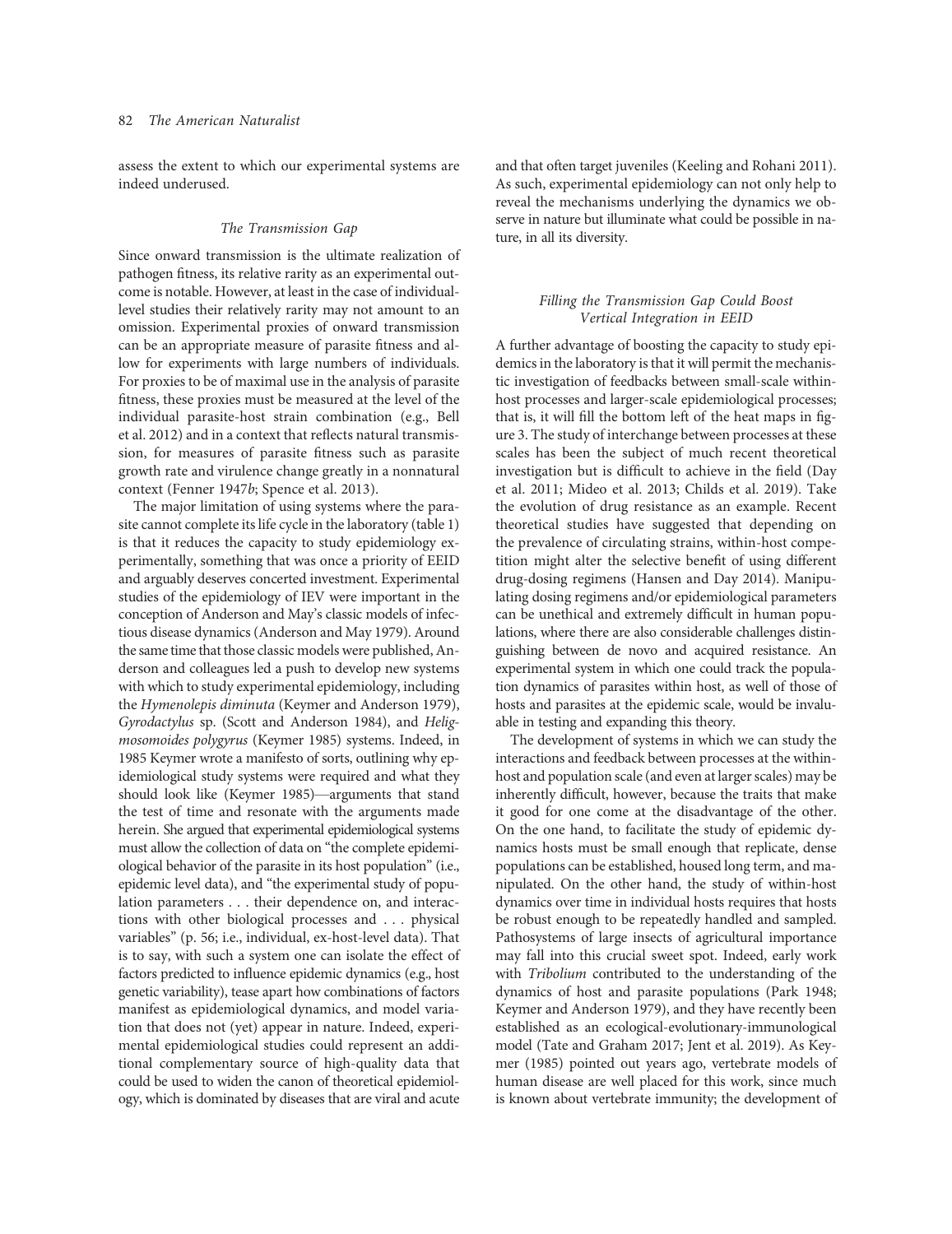tools to noninvasively track infection dynamics (e.g., quantitative polymerase chain reaction, in vivo imaging) and manipulate parasite and host genetics since then have only added to their advantages. Recent studies in which laboratory mice were "rewilded" in order to understand the relative contribution of environment and genetics to within-host interactions (Lin et al. 2020; Yeung et al. 2020) demonstrate the unique utility of laboratory mice for answering questions in disease ecology. Such studies might be extended to study the interchange between within-host and epidemic dynamics if technologies that permit cheap, regular, high-throughput sampling of individuals could be developed. These studies also demonstrate that leading model systems in the wider biological sciences might also be powerful systems for EEID research.

While it is clear that laboratory studies could be better harnessed to understand disease dynamics at or below the epidemic scale, it is not immediately obvious that they could illuminate epidemic processes at the scale "above" epidemics, especially the ecosystem level. Such experiments would necessitate the use of micro- or mesocosms (e.g., per Johnson et al. 2007). However, the suitability of these types of experiments for the study of ecosystemlevel processes has drawn repeated criticism because often even very large mesocosms are incapable of capturing the spatial or temporal scale of the processes of interest, the diversity of organisms involved (particularly those at higher trophic levels), or physical and chemical structure of environments (Carpenter 1996; Schindler 1998). It may thus be best to reserve mesocosm-scale experiments for estimating parameters of mathematical models (e.g., the biomass of pathogens or the [change in] nutrient content of infected hosts) or to use them only where ecologically relevant effects are likely to be observed (e.g., in systems that involve pathogens of ecologically dominant hosts species and simple, linear food webs; Mitchell 2003; Duffy 2007; Borer et al. 2009).

# Toward the Cryptic and Rare

Our review suggests that we are not using our model systems to their full potential for the study of interactions between parasites and host immunity and their contribution to eco-evo dynamics of disease. Of the studies we reviewed that addressed infections that do not resolve, few used measures of infection success that permit the investigation of host defenses other than those that make the host refractory to infection. For example, in studies of Diplostomum spathaceum, Pasteuria ramosa, and Ribeiroia ondatrae, parasite infectivity/host susceptibility was often measured as the proportion of hosts that bore parasites at the site from which the parasites leave the host. This measure confounds the process of parasite infectivity with the processes of development and migration and, on the other hand, suggests that there is no host defense other than that which prevents infection in the first place. However, host responses that destroy parasites after the parasites successfully penetrates the host are present in these systems (Hall and Ebert 2012; LaFonte and Johnson 2013). Methods for explicitly measuring a parasite's progress through the host—for example, imaging of fluorescent parasites (e.g., Duneau et al. 2011; LaFonte and Johnson 2013)—and mathematical models that can quantitate how the hosts resist and tolerate infection (e.g., Wale et al. 2019) could refine our understanding of which traits mediate parasite and host fitness at each stage of the infection (Duneau et al. 2011). Indeed, there is much to gain from the methodologies used in cellular and molecular biology, such as fluorescence-based microscopy and cytometry as well as that field's mechanistic understanding of host-pathogen interactions. By harnessing these methods and insights, we can increase our ability to observe, quantify, and manipulate the phenotypes of interest to EEID as well as promote the vertical integration of infection biology as a whole.

There is work to do in systems where hosts can recover from infections too, specifically in the area of chronic infections. Among those infections where hosts can recover, low-level chronic infections of multiple weeks to years can develop in at least some animals (Hawley et al. 2005; Achtman et al. 2007; Sakala et al. 2015). Yet we recovered few studies in which these chronic infection dynamics were the subject of study, despite the fact that chronic infections can make substantial contributions to the maintenance of disease in an epidemic context and alter the measured shape of virulence-transmission relationships. No doubt, chronic infection studies are rare because, by definition, they take time. We must be careful not to take shortcuts, however; as our cousins the immunologists have learned, attempts to accelerate the development of chronic infections by using a larger pathogen inoculum than normal leads to qualitatively different immune responses and so defeats the whole exercise (Vidlak and Kielian 2016).

While studying only the immunological phenomena that are easy to observe could skew our understanding of EEID, omitting rare events is also an important gap. In his Evolutionary Biology of Parasites, Price (1980, p. 175) noted, "The ecology of rare events, an important aspect of life for parasites, is yet to be developed." One such rare event of importance in EEID is host range shifts, whose rarity as a subject of study among the studies we reviewed is notable given their importance to public and animal health. Host shift events are the subject of intense study, much of which focuses on host shifts that have happened and the development of methods to predict when and where they will occur next (e.g., Becker et al. 2019 and references therein). However, the relative rarity with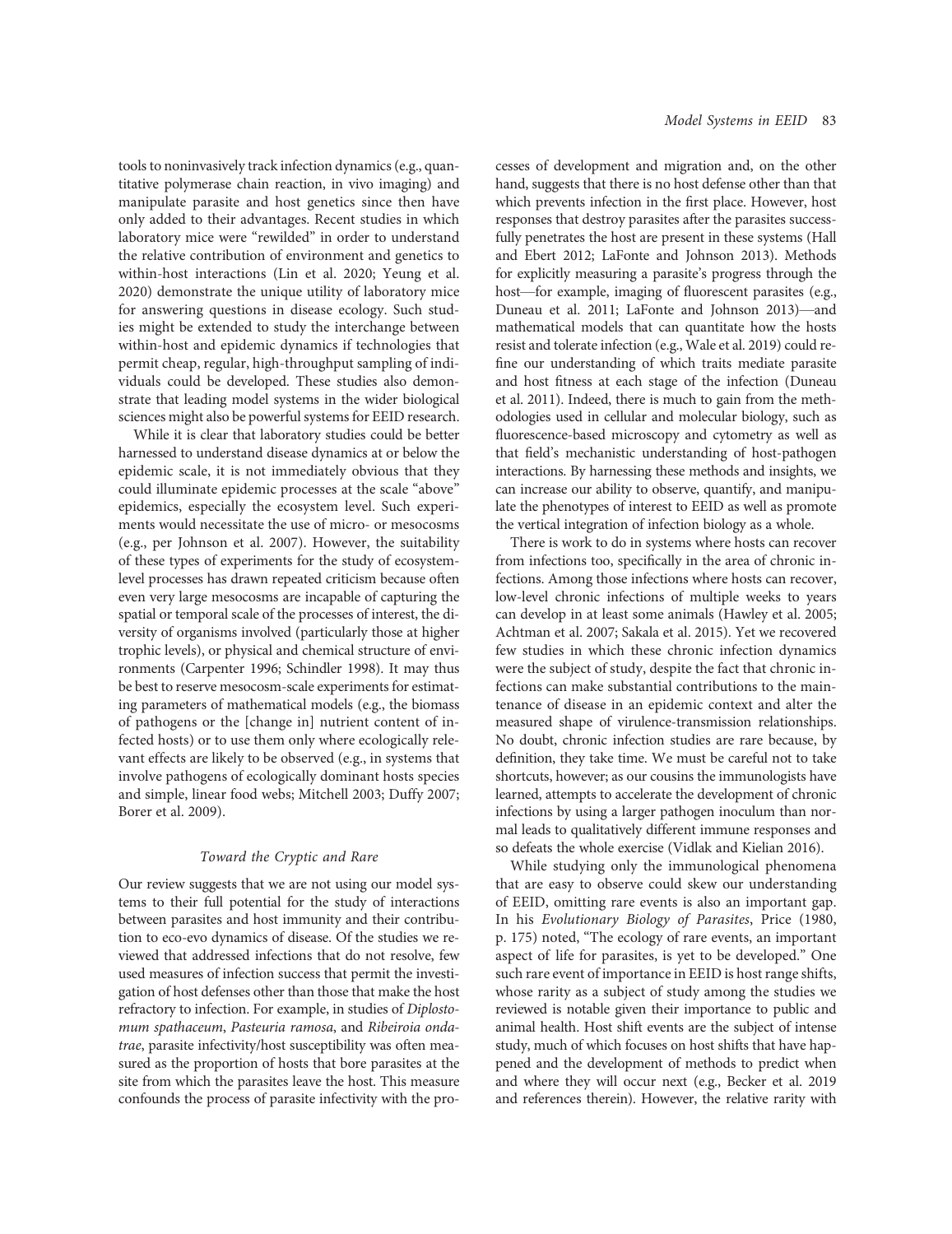which host shifts occur makes them difficult to observe (at least in an unbiased way) in nature. As such, host shifts must be the object of experimental model systems research. Such research can complement retrospective research on host shifts by providing quantitative information about the probability of unobserved events, such as the failure of a pathogen to spill over, as well as mechanistic explanations for spillover (and its absence; Parrish et al. 2008; Gostic et al. 2019; Mollentze et al. 2020). Some models will be better than others for studying rare events like host shifts and other rare events, such as the addition or loss of host species as hosts or of transmission modes. We should prioritize systems where particularly vast sample sizes can be generated (e.g., Drosophila viruses; Longdon et al. 2011, 2015) and where the pathogen can be safely contained (see discussions related to gain-of-function experiments; Duprex et al. 2015).

# Toward Horizontal Integration or the Comparative Study of EEID

While our review was not designed to uncover comparative research, it is clear from reading the studies that we often do not perform research with a comparative mindset or with reference to an infrastructure that would facilitate such an approach to research.

Yet comparative studies could help us draw general lessons about EEID, as a number of recent studies have demonstrated (Leggett et al. 2012; Acevedo et al. 2019), and our review shows that there is ample room to use experimental data in this manner, at least regarding questions of (the interactions between) individual-level disease processes (fig. 3). The systems reviewed herein share several features, merely by dint of being experimental systems used for EEID research. In all systems, infections can be generated, a metric of disease measured, and pathogens enumerated. In almost all systems, moreover, individuallevel variables such as host strain, parasite strain, and parasite inoculum could be (or have been) simultaneously varied. As such, we are well placed to ask key questions in EEID from a comparative perspective. For example, are there thresholds for the establishment of infection and disease? How does pathogen burden vary with disease through time? Does disease predict transmission?

To systematically use model systems in this way, we need (i) standardized experimental protocols and (ii) the infrastructure for sharing and storing protocols, the data generated, and the resources produced, such as parasite and host strains.

The project of designing standard experiments should be performed with reference to theory (e.g., Day 2002) and may itself stimulate theoretical research. Take the example of dose-response experiments, which are routinely conducted as part of system optimization but can also be used to better understand the nature of host-parasite interactions within the host (Moore et al. 2020; P. A. Clay, M. H. Cortex, and M. A. Duffy, unpublished manuscript). In a "standardized" dose-response experiment, should inoculum size be varied by a consistent scale (arithmetically, logarithmically) across systems, and how should this change with pathogen type (e.g., bacteria vs. helminths or macro- vs. microparasite)? As of now, parasite inoculum is commonly varied logarithmically, but there are other possibilities—for example, might we consider varying the dose with reference to host biomass or metabolic rate, in the interests of understanding the energetic requirements of maintaining an infection? Theoretical models could help answer such questions of experimental design—for example, in this case by identifying maximally informative dose ranges in different host-parasite systems—as well as aid in the proper interpretation of the data they produce. In addition, theory plays a key role in providing precise definitions of key terms, without which we cannot hope to make comparisons between studies. Our review suggests that common definitions are greatly needed since there was great variation in the way even the most commonly invoked and important concepts in EEID were defined. For example, in the articles we reviewed, virulence was defined in the same way that we have used it here as well as to mean the harm an infection causes to the host (without respect to what caused it), the capacity for a parasite to infect a host (Flor 1958; Barrett et al. 2007), and the capacity for a parasite to kill a host (Fenner 1949c).

In addition to standardized experimental designs, an infrastructure for the collation, storage, and sharing of protocols, data, and resources could substantially advance comparative studies in EEID. The sharing of protocols and data is now easily facilitated by open source repositories such as protocols.io and datadryad.org. Yet the collation of such data into a cohesive data set is still an enormous challenge, albeit one with significant payoffs, as the Global Mammal Parasite Database demonstrates (Stephens et al. 2017). Other collaborative efforts, such as NutNet, serve as instructive examples of how to systematize the entire process of research, from the design of experiments to data sharing, as well as the advantage of doing so (Adler et al. 2011; Fraser et al. 2013). In addition to sharing of experimental designs and data, sharing of organisms will also facilitate the expansion and replication of EEID research. Across the biological sciences, strain banks enable scientists to readily obtain specific strains of an organism, and indeed, Plasmodium chabaudi and H. polygyrus can be thus acquired. However, the studies reviewed herein often use pathogen/host strains that are neither standardized (e.g., experimental infections are often generated using isolates, which can contain multiple pathogen genotypes; Luijckx et al. 2010) nor broadly sharable. The use of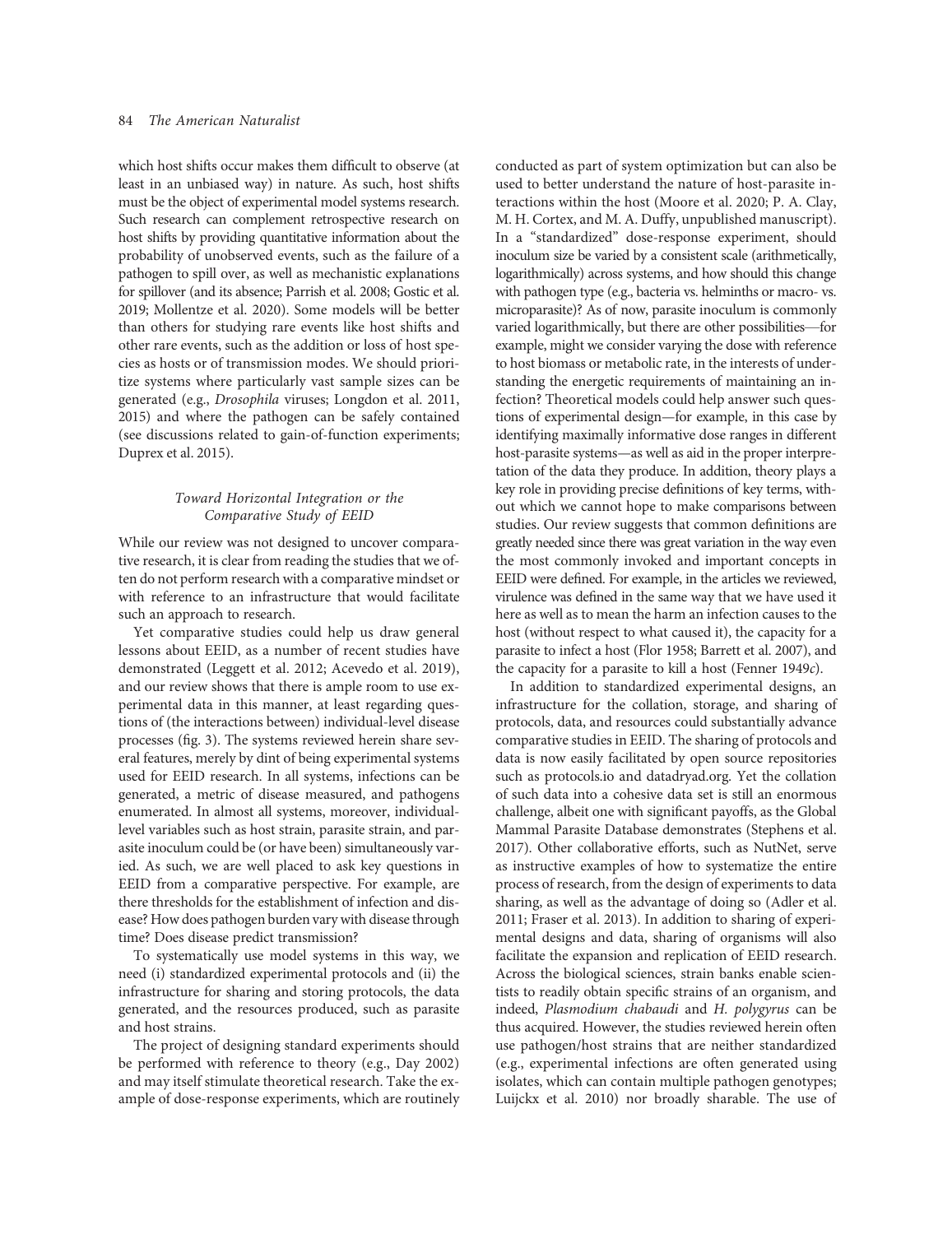polyclonal inocula or a diversity of hosts is often entirely appropriate for the questions at hand. But where possible, the collection, preservation, and maintenance of excess source organisms would enable post hoc isolation of genetically identical strains for comparative work. Establishing infrastructure for the sharing of data and resources will help us to replicate experiments, widen and democratize access to research resources, and, most relevant to the theme of this article, generate general insights about disease processes.

# Part III: Developing Criteria for Model Systems in EEID

In parts I and II, we used a concept of model systems borrowed from the biomolecular sciences as a reference point for a discussion about what ecologists and evolutionary biologists of infectious disease use model systems for and how they might use them better. But EEID has a different outlook and different priorities than the cellular, molecular, and developmental fields of biology. Right off the bat, it was clear that this biomolecular conception of model systems was not a perfect fit. Model organisms in genetics, for example, are "not primarily studied because they are interesting in their own right" (Ankeny and Leonelli 2011, p. 318). By contrast, many of the model systems in EEID were established and are studied precisely because they are fascinating examples of evolution's mischief or because they are of medical, agricultural, or conservation concern. As such, experimental systems in EEID both serve as interesting foci and are used to elucidate general rules about infectious diseases. This illustrates that EEID as a field may want to establish a bespoke definition of what a model system is and what it can be used for. In this part of the article, we highlight issues that other fields have had to confront in their discussions about model systems as a jumping off point for our own.

The essential idea that underpins model systems research is that we can learn about the general principles of nature from organisms that have features that make them well suited to research because these model organisms share key features with other, less easily studied organisms (Krebs 1975). That is to say, model organisms are representative of other organisms. Holmes (1993) traces this idea to Aristotle's observation that different organisms share consistent body plans, and of course we now know that such similar traits are often (though not always) the result of evolutionary conservatism (Jenner and Wills 2007).

As we think about the design and use of model systems in EEID, then, we must ask ourselves at what level of biological organization do diseases have the equivalent of a similar body plan? Is phylogenetic relatedness what unites pathosystems, and if so, across what level of taxonomy can we generalize—for example, can one virus be a useful model of viruses only in its family or of viruses in general? Assessing the representativeness of model systems based on their taxonomy alone seems too limited. After all, the models developed from IEV and measles have been modified to explain the dynamics of a variety of pathogens, including, for example, bacterial infections like pertussis. It seems more important that our model systems represent the characters or key concepts of interest to our field (Travis 2006; Jenner and Wills 2007), an idea implicit in the theory-first way we that conducted this review. The work of Anderson and May (1991) suggests that systems might be usefully grouped for comparative purposes into the categories of microparasite versus macroparasite. Indeed, in performing this review, it felt unnatural to lump together the replication of microparasites and the maturation of macroparasites into one category (table 2), since these processes involve different energetic requirements on the part of host and parasite, stimulate different sorts of immune defenses, and thus very likely have different evolutionary consequences. An alternative way to group pathosystems might be at the level of parasite life cycle for example, complex versus simple and obligate versus nonobligate killer—which can greatly impact ecological and evolutionary dynamics (e.g., O'Keefe and Antonovics 2002). Importantly, it may not be enough to consider the traits of just parasites. EEID, unlike anatomy, genetics, and evolutionary developmental biology, requires model systems that represent the relationship between two organisms. We may thus need to pay attention to or define metrics that measure the interaction between pathogen and host—for example, a measure of the relative speed of pathogen and host evolutionary rates—to elucidate which systems are representative of one another.

Much of the recent debate about the representativeness of model systems has focused on the extent to which the traits that make models easy to study also make them unrepresentative of organisms at large and so bias the picture they give us of the natural world (Alfred and Baldwin 2015). For example, in his classic article on what makes a model system, Krebs (1975) noted that one thing that makes model systems useful is the "magnitude of the phenomenon to be studied"—that is, that the model systems possess the trait of interest in abundance. Recently it has been argued that organisms possessing extreme characters may be very derived, originating in relatively unusual unconstrained ecological and evolutionary contexts, and so are ill representative of (the processes that generate) biodiversity at large (Alfred and Baldwin 2015). This idea has driven a push toward extending the taxonomic sampling in genetics and other fields.

The extent to which the model systems reviewed here are biased deserves debate, as will the biases generated by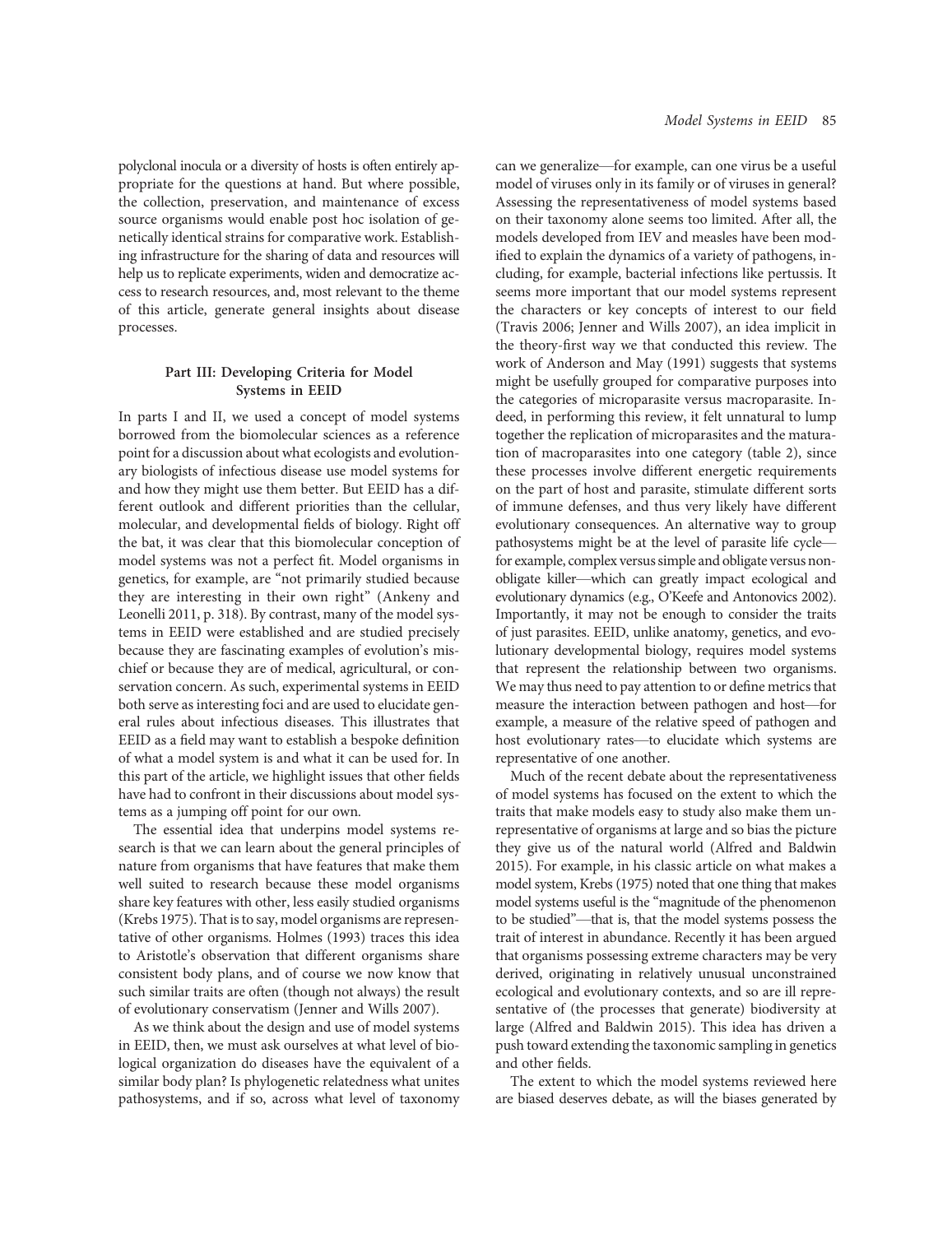any future-defined selection criteria for model systems. Ironically, the lack of a well-defined notion of a model system may have spared EEID some of the problems that arise as a result of the biased sampling of systems in other fields, whereby they exhibit only the very extremes in the traits of interest or a specific taxonomic group. The majority of systems reviewed here were first studied in another disease-focused field, such as parasitology or immunology; as models of a specific disease; and/or because of their applied importance (table 1). Thus, while they are united in being pathogenic, they represent a relatively random taxonomic set and, unlike many infections studied in the biomedical sciences, do not represent the most pathogenic of diseases. This set of pathosystems may not represent infectious diseases in other ways, however, most obviously because traits that make them easy to study in the laboratory may not be widely distributed in nature. For example, as we have noted, in many of the systems reviewed the (most commonly studied) host cannot fully recover. This feature makes these pathosystems easy to study—they can be modeled using a simple SI framework and, in the context of laboratory studies of epidemics, reduce the time required for sampling, since researchers need to track individuals only until infection is confirmed.

Are these systems thus unrepresentative of the many infections that do resolve? In some ways, certainly. But that does not mean that they entirely uninformative about the process of recovery. Take an analogy from evolutionary developmental biology. Jenner and Wills (2007) countered the argument that systems invulnerable to environmental change were poorly placed for understanding environmental influence on development by noting that such systems could help evolutionary developmental biologists understand the complementary phenomenon of canalization. In a similar vein, nonresolving diseases might help illuminate much about tolerance, a host response that is complementary to, and coexists alongside, resistance.

Indeed, it might be argued that the ways in which model systems fail to represent other systems are just as useful, if not more useful, than the ways in which they are. Take the example of Melampsora lini and Pasteuria ramosa. Interactions of these two pathogens and their hosts are mediated by "matching" interactions between their genes and those of their hosts. These systems are often used by EEID researchers to ask similar questions, for example, about the impact of space and metapopulations on disease dynamics. Yet their coevolutionary dynamics are different because of the details about what happens when a parasite and host genes match (mediating incompatibility and compatibility, respectively; Thrall et al. 2016). Thus, details matter, and they teach us where our theory falls down and motivate us to make it anew.

## Conclusion

As a relatively young field, EEID nonetheless has a number of systems that are used as touchstones. While the earliest systems were laboratory based and borrowed from other fields, with time we have developed our own. These newer systems, which often incorporate the field and laboratory, give us access to greater variation in hosts and parasites and permit the exploration of processes at different scales. Yet success has been variable. Laboratory models have been used with limited success to address foundational questions about the effect of parasites on population- or ecosystem-level processes and vice versa. A concerted effort toward vertical integration within systems would address this gap. Similarly, systematic horizontal integration between systems could help us to establish whether phenomena observed in one system can be generalized to others and to elucidate general rules underlying disease transmission. Indeed, as we have learned during the writing of this piece, the very exercise of asking what we want from our model systems could help to establish concrete, consensus definitions of concepts or experimental designs that could be used across model systems in EEID.

## Acknowledgments

We thank Janis Antonovics, Jukka Jokela, and Andrew Read for providing helpful insights about the changing role of model systems through the history of the ecology and evolution of infectious diseases; Aaron King for providing helpful comments on the manuscript; and two anonymous reviewers and the editor for comments that greatly improved the manuscript. This work was supported by the National Science Foundation (NSF-1655856) and by the Moore Foundation (GBMF9202; https://doi.org/10.37807 /GBMF9202).

## Statement of Authorship

N.W. conceived of the framing of the article, performed the literature review, and wrote the manuscript. M.A.D. provided feedback on the framing of the article and edited the manuscript.

## Data and Code Availability

A list of the references reviewed as part of this article are available in the Dryad Digital Repository (https://doi.org /10.5061/dryad.fbg79cntb; Wale 2021).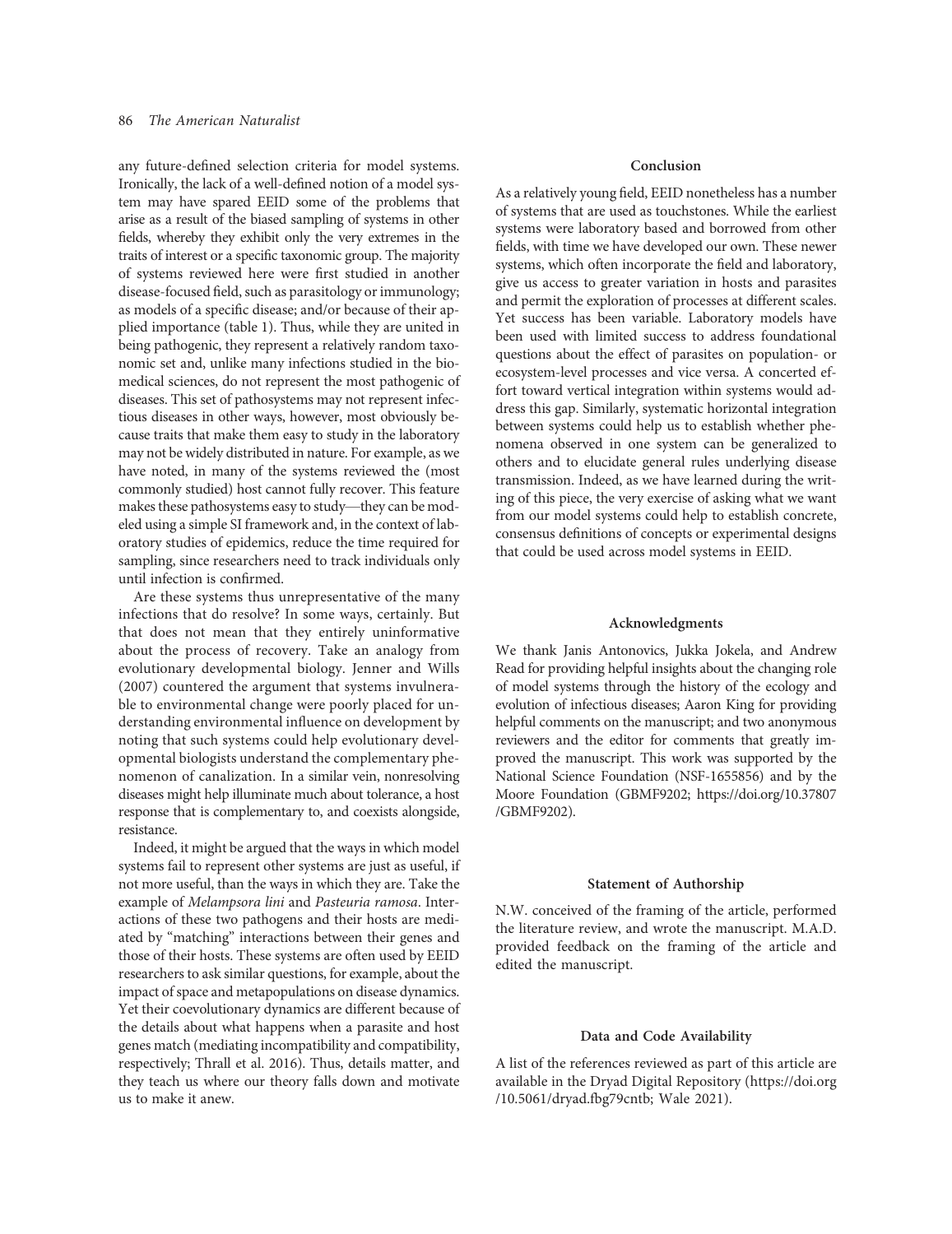#### Literature Cited

- Acevedo, M. A., F. P. Dillemuth, A. J. Flick, M. J. Faldyn, and B. D. Elderd. 2019. Virulence-driven trade-offs in disease transmission: a meta-analysis. Evolution 73:636–647.
- Achtman, A., R. Stephens, E. Cadman, V. Harrison, and J. Langhorne. 2007. Malaria-specific antibody responses and parasite persistence after infection of mice with Plasmodium chabaudi chabaudi. Parasite Immunology 29:435–444.
- Adelman, J. S., S. C. Moyers, D. R. Farine, and D. M. Hawley. 2015. Feeder use predicts both acquisition and transmission of a contagious pathogen in a North American songbird. Proceedings of the Royal Society B 282:20151429.
- Adler, P. B., E. W. Seabloom, E. T. Borer, H. Hillebrand, Y. Hautier, A. Hector, W. S. Harpole, et al. 2011. Productivity is a poor predictor of plant species richness. Science 333:1750–1753.
- Alexander, H. M. 1989. An experimental field study of anther-smut disease of Silene alba caused by Ustilago violacea: genotypic variation and disease incidence. Evolution 43:835–847.
- Alfred, J., and I. T. Baldwin. 2015. New opportunities at the wild frontier. eLife 4:e06956.
- Anderson, R. M., and R. M. May. 1979. Population biology of infectious diseases: part I. Nature 280:361–367.
- . 1991. A framework for discussing the population biology of infectious diseases. Pages 1–7 in Infectious diseases of humans: dynamics and control. Oxford University Press, Oxford.
- Ankeny, R. A., and S. Leonelli. 2011. What's so special about model organisms? Studies in History and Philosophy of Science A 42: 313–323.
- Antonovics, J., M. Hood, and J. Partain. 2002. The ecology and genetics of a host shift: Microbotryum as a model system. American Naturalist 160(suppl. 4):S40–S53.
- Babayan, S. A., R. J. Orton, and D. G. Streicker. 2018. Predicting reservoir hosts and arthropod vectors from evolutionary signatures in RNA virus genomes. Science 362:577–580.
- Bailes, E. J., J. Bagi, J. Coltman, M. T. Fountain, L. Wilfert, and M. J. F. Brown. 2020. Host density drives viral, but not trypanosome, transmission in a key pollinator. Proceedings of the Royal Society B 287:20191969.
- Bansemir, A. D., and M. V. K. Sukhdeo. 1996. Villus length influences habitat selection by Heligmosomoides polygyrus. Parasitology 113:311–316.
- Barber, I., and J. P. Scharsack. 2010. The three-spined stickleback-Schistocephalus solidus system: an experimental model for investigating host-parasite interactions in fish. Parasitology 137:411–424.
- Barrett, L. G., P. H. Thrall, and J. J. Burdon. 2007. Evolutionary diversification through hybridization in a wild host-pathogen interaction. Evolution 61:1613–1621.
- Becker, D. J., A. D. Washburne, C. L. Faust, J. R. C. Pulliam, E. A. Mordecai, J. O. Lloyd-Smith, and R. K. Plowright. 2019. Dynamic and integrative approaches to understanding pathogen spillover. Philosophical Transactions of the Royal Society B 374:20190014.
- Bell, A. S., S. Huijben, K. P. Paaijmans, D. G. Sim, B. H. K. Chan, W. A. Nelson, and A. F. Read. 2012. Enhanced transmission of drug-resistant parasites to mosquitoes following drug treatment in rodent malaria. PLoS ONE 7:e37172.
- Benmayor, R., D. J. Hodgson, G. G. Perron, and A. Buckling. 2009. Host mixing and disease emergence. Current Biology 19:764– 767.
- Betterton, C. 1974. Studies on the host specificity of the eyefluke, Diplostomum spathaceum, in brown and rainbow trout. Parasitology 69:11–29.
- Birger, R. B., R. D. Kouyos, T. Cohen, and E. C. Griffiths. 2015. The potential impact of coinfection on antimicrobial chemotherapy and drug resistance. Trends in Microbiology 23:537–544.
- Bonneaud, C., M. Giraudeau, L. Tardy, M. Staley, G. E. Hill, and K. J. McGraw. 2018. Rapid antagonistic coevolution in an emerging pathogen and its vertebrate host. Current Biology 28:2978– 2983.e5.
- Bonneaud, C., L. Tardy, M. Giraudeau, G. E. Hill, K. J. McGraw, and A. J. Wilson. 2019. Evolution of both host resistance and tolerance to an emerging bacterial pathogen. Evolution Letters 3:544–554.
- Borer, E. T., C. E. Mitchell, A. G. Power, and E. W. Seabloom. 2009. Consumers indirectly increase infection risk in grassland food webs. Proceedings of the National Academy of Sciences of the USA 106:503–506.
- Bouwman, K. M., and D. M. Hawley. 2010. Sickness behaviour acting as an evolutionary trap? male house finches preferentially feed near diseased conspecifics. Biology Letters 6:462–465.
- Brandell, E. E., D. J. Becker, L. Sampso, and K. M. Forbes. 2020. The rise of disease ecology. bioRxiv, https://doi.org/10.1101/2020.07 .16.207100.
- Brindley, P. J., and C. Dobson. 1981. Genetic control of liability to infection with Nematospiroides dubius in mice: selection of refractory and liable populations of mice. Parasitology 83:51–65.
- Buckling, A. G. J., L. H. Taylor, J. M.-R. Carlton, and A. F. Read. 1997. Adaptive changes in Plasmodium transmission strategies following chloroquine chemotherapy. Proceedings of the Royal Society B 264:553–559.
- Budischak, S. A., K. Sakamoto, L. C. Megow, K. R. Cummings, J. F. Urban Jr., and V. O. Ezenwa. 2015. Resource limitation alters the consequences of co-infection for both hosts and parasites. International Journal for Parasitology 45:455–463.
- Buechel, S. D., and P. Schmid-Hempel. 2016. Colony pace: a lifehistory trait affecting social insect epidemiology. Proceedings of the Royal Society B 283:20151919.
- Carpenter, S. R. 1996. Microcosm experiments have limited relevance for community and ecosystem ecology. Ecology 77:677–680.
- Chandler, A. 1939. The effects of number and age of worms on development of primary and secondary infections with Hymneolepis diminita in rats, and an investigation into the true nature of "premunition" in tapeworm infections. American Journal of Epidemiology 29:105–114.
- Chao, L., B. R. Levin, and F. M. Stewart. 1977. A complex community in a simple habitat: an experimental study with bacteria and phage. Ecology 58:369–378.
- Chappell, L. H., and A. W. Pike. 1976. Loss of Hymenolepis diminuta from the rat. International Journal for Parasitology 6:333–339.
- Chaudhri, G., V. Panchanathan, R. M. L. Buller, A. J. M. van den Eertwegh, E. Claassen, J. Zhou, R. de Chazal, et al. 2004. Polarized type 1 cytokine response and cell-mediated immunity determine genetic resistance to mousepox. Proceedings of the National Academy of Sciences of the USA
- Childs, L. M., F. E. Moustaid, Z. Gajewski, S. Kadelka, R. Nikin-Beers, J. W. Smith Jr., M. Walker, and L. R. Johnson. 2019. Linked withinhost and between-host models and data for infectious diseases: a systematic review. PeerJ 7:e7057.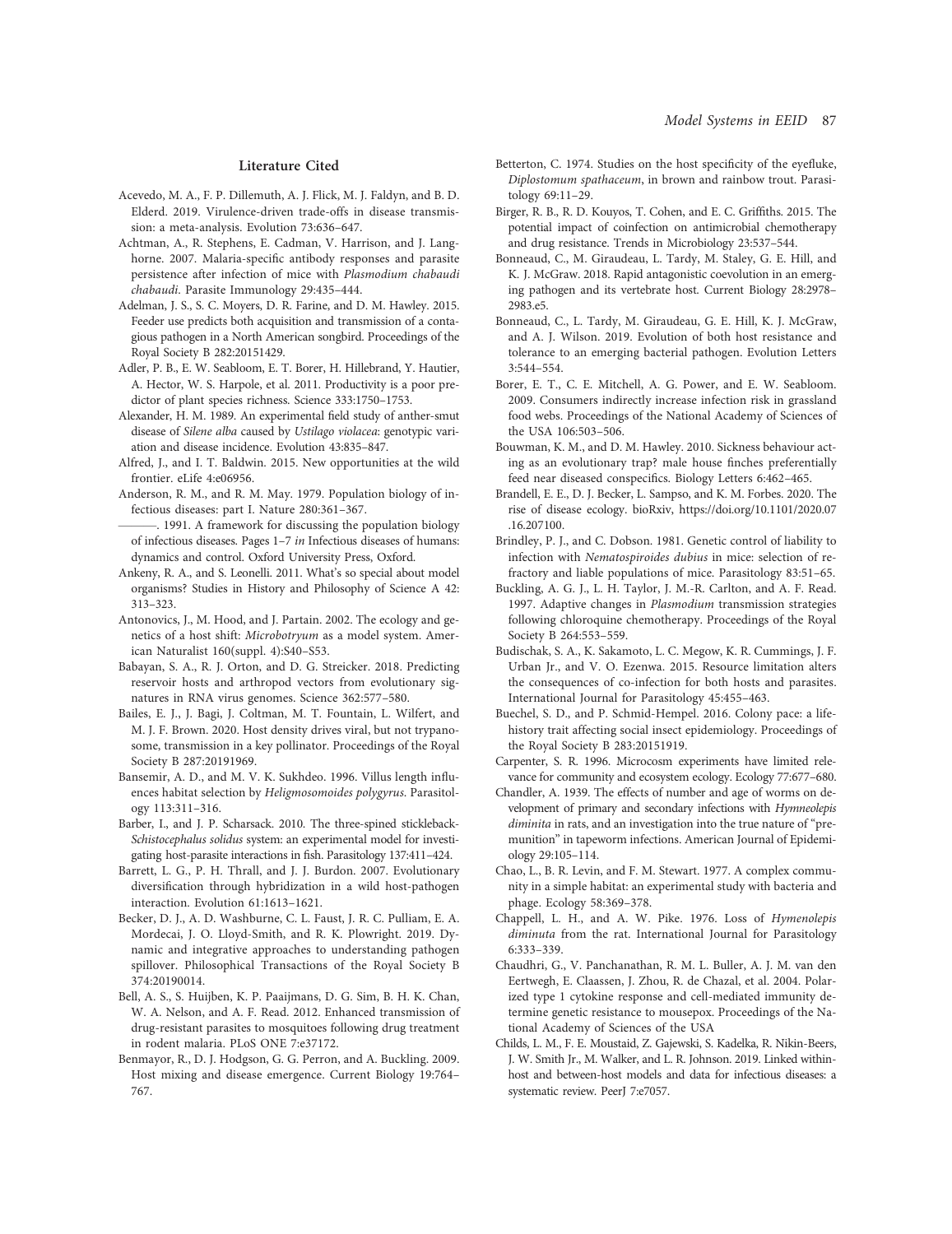## 88 The American Naturalist

- Choo, K., P. D. Williams, and T. Day. 2003. Host mortality, predation and the evolution of parasite virulence. Ecology Letters 6:310–315.
- Clay, P. A., M. H. Cortez, M. A. Duffy, and V. H. W. Rudolf. 2019. Priority effects within coinfected hosts can drive unexpected population-scale patterns of parasite prevalence. Oikos 128:571– 583.
- Clerc, M., D. Ebert, and M. D. Hall. 2015. Expression of parasite genetic variation changes over the course of infection: implications of within-host dynamics for the evolution of virulence. Proceedings of the Royal Society B 282:20142820.
- Cressler, C. E., D. V. McLeod, C. Rozins, J. van den Hoogen, and T. Day. 2016. The adaptive evolution of virulence: a review of theoretical predictions and empirical tests. Parasitology 143:915–930.
- Crowden, A. E., and D. M. Broom. 1980. Effects of the eyefluke, Diplostomum spathaceum, on the behaviour of dace (Leuciscus leuciscus). Animal Behaviour 28:287–294.
- Day, T. 2002. On the evolution of virulence and the relationship between various measures of mortality. Proceedings of the Royal Society B 269:1317–1323.
- Day, T., S. Alizon, and N. Mideo. 2011. Bridging scales in the evolution of infectious disease life histories: theory. Evolution 65: 3448–3461.
- de Roode, J., R. Pansini, S. Cheesman, M. Helsinki, S. Huijben, A. Wargo, A. Bell, et al. 2005. Virulence and competitive ability in genetically diverse malaria infections. Proceedings of the National Academy of Sciences of the USA 102:7624–7628.
- Dhondt, A. A., S. Altizer, E. G. Cooch, A. K. Davis, A. Dobson, M. J. L. Driscoll, B. K. Hartup, et al. 2005. Dynamics of a novel pathogen in an avian host: mycoplasmal conjunctivitis in house finches. Acta Tropica 94:77–93.
- Dietrich, M. R., R. A. Ankeny, N. Crowe, S. Green, and S. Leonelli. 2019. How to choose your research organism. Studies in History and Philosophy of Science C 80:101227.
- Dobson, C., and M. E. Owen. 1977. Influence of serial passage on the infectivity and immunogenicity of Nematospiroides dubius in mice. International Journal for Parasitology 7:463–466.
- 1978. Effect of host sex on passive immunity in mice infected with Nematospiroides dubius. International Journal for Parasitology 8:359–364.
- Duffy, M. A. 2007. Selective predation, parasitism, and trophic cascades in a bluegill–Daphnia–parasite system. Oecologia 153:453–460.
- Duffy,M. A., C. E. Cáceres, and S. R. Hall. 2019. Healthy herds or predator spreaders? insights from the plankton into how predators suppress and spread disease. Pages 458–479 in K. Wilson, A. Fenton, and D. Tompkins, eds. Wildlife disease ecology: linking theory to data and application. Ecological Reviews. Cambridge University Press, Cambridge. https://doi.org/10.1017/9781316479964.016.
- Duncan, A. B., and T. J. Little. 2007. Parasite-driven genetic change in a natural population of Daphnia. Evolution 61:796–803.
- Duneau, D., P. Luijckx, F. Ben-Ami, C. Laforsch, and D. Ebert. 2011. Resolving the infection process reveals striking differences in the contribution of environment, genetics and phylogeny to host-parasite interactions. BMC Biology 9:11.
- Duprex, W. P., R. A. M. Fouchier, M. J. Imperiale, M. Lipsitch, and D. A. Relman. 2015. Gain-of-function experiments: time for a real debate. Nature Reviews Microbiology 13:58–64.
- Dybdahl, M. F., and C. M. Lively. 1998. Host-parasite coevolution: evidence for rare advantage and time-lagged selection in a natural population. Evolution 52:1057–1066.
- Ebert, D. 2008. Host-parasite coevolution: insights from the Daphniaparasite model system. Current Opinion in Microbiology 11:290-301.
- Ebert, D., M. Lipsitch, and K. L. Mangin. 2000. The effect of parasites on host population density and extinction: experimental epidemiology with Daphnia and six microparasites. American Naturalist 156:459–477.
- Ezenwa, V. O., and A. E. Jolles. 2015. Opposite effects of anthelmintic treatment on microbial infection at individual versus population scales. Science 347:175–177.
- Fenner, F. 1947a. Studies in infectious ectromelia of mice. I. Immunization of mice against extromelia with living vaccinia virus. Australian Journal of Experimental Biology and Medical Science 25:257–274.
- -. 1947b. Studies in infectious extromelia in mice. II. Natural transmission: the portal of entry of the virus. Australian Journal of Experimental Biology and Medical Science 25:275– 282.
- -. 1948a. The epizootic behaviour of mousepox (infectious ectromelia of mice). II. The course of events in long-continued epidemics. Australian Journal of Experimental Biology and Medical Science 46:383–393.
- ———. 1948b. The epizootic behaviour of mouse-pox, infectious ectromelia. British Journal of Experimental Pathology 29:69–91.
- ———. 1949a. Studies in mousepox (infectious ectromelia of mice). IV. Quantitative investigations on the spread of virus through the host in actively and passively immunized animals. Australian Journal of Experimental Biology and Medical Science  $27:1 - 18$ .
- -. 1949b. Studies in infectious extromelia in mice. VII. The effect of the age of the host upon the response to infection. Australian Journal of Experimental Biology and Medical Science 27:45–53.
- ———. 1949c. Studies in mousepox (infectious ectromelia of mice). VI. A comparison of the virulence and infectivity of three strains of ectromelia virus. Australian Journal of Experimental Biology and Medical Science 27:31–44.
- 2000. Adventures with poxviruses of vertebrates. FEMS Microbiology Reviews 24:123–133.
- Fenton, A., D. G. Streicker, O. L. Petchey, and A. B. Pedersen. 2015. Are all hosts created equal? partitioning host species contributions to parasite persistence in multihost communities. American Naturalist 186:610–622.
- Ferguson, H. M., and A. F. Read. 2002. Genetic and environmental determinants of malaria parasite virulence in mosquitoes. Proceedings of the Royal Society B 269:1217–1224.
- Flor, H. H. 1958. Mutation to wider virulence in Melampsora lini. Phytopathology 48:297–301.
- -. 1960. The inheritance of X-ray-induced mutations to virulence in a urediospore cutlure of race-1 of Melampsora lini. Phytopathology 50:603–605.

———. 1971. Current status of the gene-for-gene concept. Annual Reviews in Phytopathology 9:275–296.

- Fouks, B., E. G. Robb, and H. M. G. Lattorff. 2018. Role of conspecifics and personal experience on behavioral avoidance of contaminated flowers by bumblebees. Current Zoology 65:447–455.
- Fraser, L. H., H. A. Henry, C. N. Carlyle, S. R. White, C. Beierkuhnlein, J. F. Cahill, B. B. Casper, et al. 2013. Coordinated distributed experiments: an emerging tool for testing global hypotheses in ecology and environmental science. Frontiers in Ecology and the Environment 11:147–155.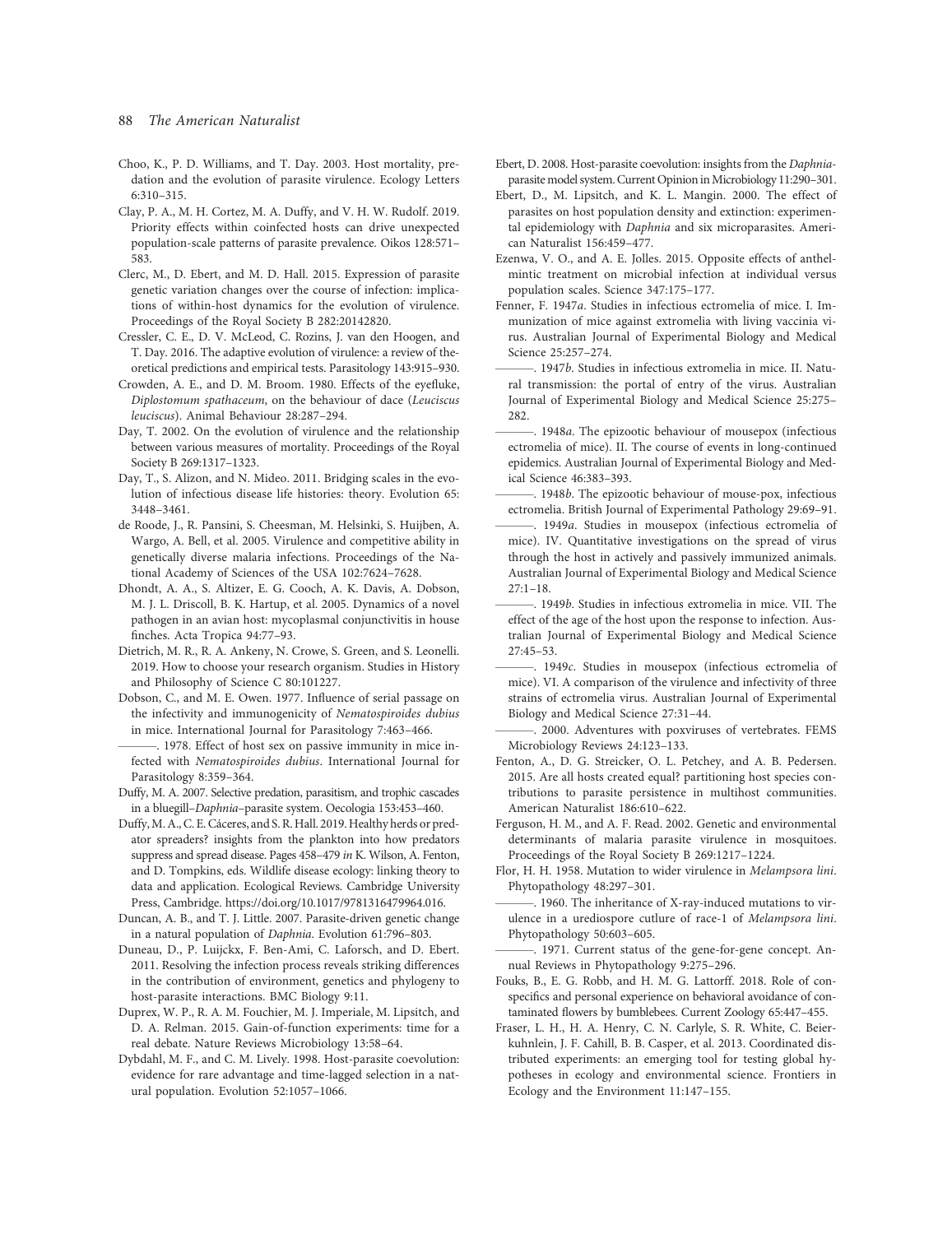- Gegear, R. J., M. C. Otterstatter, and J. D. Thomson. 2006. Bumblebee foragers infected by a gut parasite have an impaired ability to utilize floral information. Proceedings of the Royal Society B 273:1073–1078.
- Gipson, S. A. Y., L. Jimenez, and M. D. Hall. 2019. Host sexual dimorphism affects the outcome of within-host pathogen competition. Evolution 73:1443–1455.
- Gonzalez, A., J. C. Clemente, A. Shade, J. L. Metcalf, S. Song, B. Prithiviraj, B. E. Palmer, et al. 2011. Our microbial selves: what ecology can teach us. EMBO Reports 12:775–784.
- Goodman, B. A., and P. T. J. Johnson. 2011. Disease and the extended phenotype: parasites control host performance and survival through induced changes in body plan. PLoS ONE 6: e20193.
- Gostic, K. M., E. A. Wunder, V. Bisht, C. Hamond, T. R. Julian, A. I. Ko, and J. O. Lloyd-Smith. 2019. Mechanistic dose-response modelling of animal challenge data shows that intact skin is a crucial barrier to leptospiral infection. Philosophical Transactions of the Royal Society B 374:20190367.
- Graham, A. L., T. J. Lamb, A. F. Read, and J. E. Allen. 2005. Malaria-filaria coinfection in mice makes malarial disease more severe unless filarial infection achieves patency. Journal of Infectious Diseases 191:410–421.
- Graham, A. L., D. M. Shuker, L. C. Pollitt, S. K. J. R. Auld, A. J. Wilson, and T. J. Little. 2010. Fitness consequences of immune responses: strengthening the empirical framework for ecoimmunology. Functional Ecology 25:5–17.
- Gregory, R. D., A. E. Keymer, and J. R. Clarke. 1990. Genetics, sex and exposure: the ecology of Heligmosomoides polygyrus (Nematoda) in the wood mouse. Journal of Animal Ecology 59:363.
- Hall, M. D., and D. Ebert. 2012. Disentangling the influence of parasite genotype, host genotype and maternal environment on different stages of bacterial infection in Daphnia magna. Proceedings of the Royal Society B 279:3176–3183.
- Hansen, J., and T. Day. 2014. Coinfection and the evolution of drug resistance. Journal of Evolutionary Biology 27:2595–2604.
- Hawley, D. M., E. E. Osnas, A. P. Dobson, W. M. Hochachka, D. H. Ley, and A. A. Dhondt. 2013. Parallel patterns of increased virulence in a recently emerged wildlife pathogen. PLoS Biology 11:e1001570.
- Hawley, D. M., K. V. Sydenstricker, G. V. Kollias, and A. A. Dhondt. 2005. Genetic diversity predicts pathogen resistance and cell-mediated immunocompetence in house finches. Biology Letters 1:326–329.
- Hernandez, A. D., and M. V. Sukhdeo. 1995. Host grooming and the transmission strategy of Heligmosomoides polygyrus. Journal of Parasitology 81:865–869.
- Hite, J. L., A. C. Pfenning, and C. E. Cressler. 2019. Starving the enemy? feeding behavior shapes host-parasite interactions. Trends in Ecology and Evolution 35:68–80.
- Holmes, F. L. 1993. The old martyr of science: the frog in experimental physiology. Journal of the History of Biology 26:311–328.
- Holmes, J. C. 1959. Competition for carbohydrate between the rat tapeworm, Hymenolepis diminuta, and the Acanthocephalan, Moniliformis dubius. Page 31 in Program and abstracts of the Thirty-Fourth Annual Meeting of the American Society of Parasitologists. Vol. 45. Presented at the 34th Annual Meeting of the American Society of Parasitologists.
- Horne, M. T. 1970. Coevolution of Escherichia coli and bacteriophages in chemostat culture. Science 168:992–993.
- Hudson, P. J., and D. Newborn. 1998. Prevention of population cycles by parasite removal. Science 282:2256–2258.
- Hughes, D. 2013. Pathways to understanding the extended phenotype of parasites in their hosts. Journal of Experimental Biology 216:142–147.
- Huijben, S., B. H. K. Chan, W. A. Nelson, and A. F. Read. 2018. The impact of within-host ecology on the fitness of a drug resistant parasite. Evolution, Medicine, and Public Health 2018: eoy016.
- Huijben, S., B. H. K. Chan, and A. F. Read. 2015. Relevance of undetectably rare resistant malaria parasites in treatment failure: experimental evidence from Plasmodium chabaudi. American Journal of Tropical Medicine and Hygiene 92:1214–1221.
- Jenner, R. A., and M. A. Wills. 2007. The choice of model organisms in evo-devo. Nature Reviews Genetics 8:311–314.
- Jent, D., A. Perry, J. Critchlow, and A. T. Tate. 2019. Natural variation in the contribution of microbial density to inducible immune dynamics. Molecular Ecology 28:5360–5372.
- Johnson, P. T. J., D. M. Calhoun, T. B. Riepe, and J. Koprivnikar. 2019. Chance or choice? understanding parasite selection and infection in multi-host communities. International Journal for Parasitology 49:407–415.
- Johnson, P. T. J., J. M. Chase, K. L. Dosch, R. B. Hartson, J. A. Gross, D. J. Larson, D. R. Sutherland, et al. 2007. Aquatic eutrophication promotes pathogenic infection in amphibians. Proceedings of the National Academy of Sciences of the USA 104: 15781–15786.
- Johnson, P. T. J., K. B. Lunde, R. W. Haight, J. Bowerman, and A. R. Blaustein. 2001. Ribeiroia ondatrae (Trematoda: Digenea) infection induces severe limb malformations in western toads (Bufo boreas). Canadian Journal of Zoology 79:370–379.
- Johnson, P. T. J., D. L. Preston, J. T. Hoverman, and B. E. LaFonte. 2013. Host and parasite diversity jointly control disease risk in complex communities. Proceedings of the National Academy of Sciences of the USA 110:16916–16921.
- Johnson, P. T. J., D. L. Preston, J. T. Hoverman, and K. L. D. Richgels. 2014. Biodiversity decreases disease through predictable changes in host community competence. Nature 494:230–233.
- Johnson, P. T. J., J. R. Rohr, J. T. Hoverman, E. Kellermanns, J. Bowerman, and K. B. Lunde. 2012. Living fast and dying of infection: host life history drives interspecific variation in infection and disease risk. Ecology Letters 15:235–242.
- Johnson, P. T. J., D. R. Sutherland, J. M. Kinsella, and K. B. Lunde. 2004. Review of the trematode genus Ribeiroia (Psilostomidae): ecology, life history and pathogenesis with special emphasis on the amphibian malformation problem. Advances in Parasitology 57:191–253.
- Jones, K. E., N. G. Patel, M. A. Levy, A. Storeygard, D. Balk, J. L. Gittleman, and P. Daszak. 2008. Global trends in emerging infectious diseases. Nature 451:990–993.
- Karvonen, A., S. Paukuu, E. T. Valtonen, and P. Hudson. 2003. Transmission, infectivity and survival of Diplostomum spathaceum cercariae. Parasitology 127:217–224.
- Karvonen, A., O. Seppälä, and E. T. Valtonen. 2004. Parasite resistance and avoidance behaviour in preventing eye fluke infections in fish. Parasitology 129:159–164.
- Katz, P. S. 2016. "Model organisms" in the light of evolution. Current Biology 26:R649–R650.
- Kavaliers, M., D. D. Colwell, W. J. Braun, and E. Choleris. 2003. Brief exposure to the odour of a parasitized male alters the sub-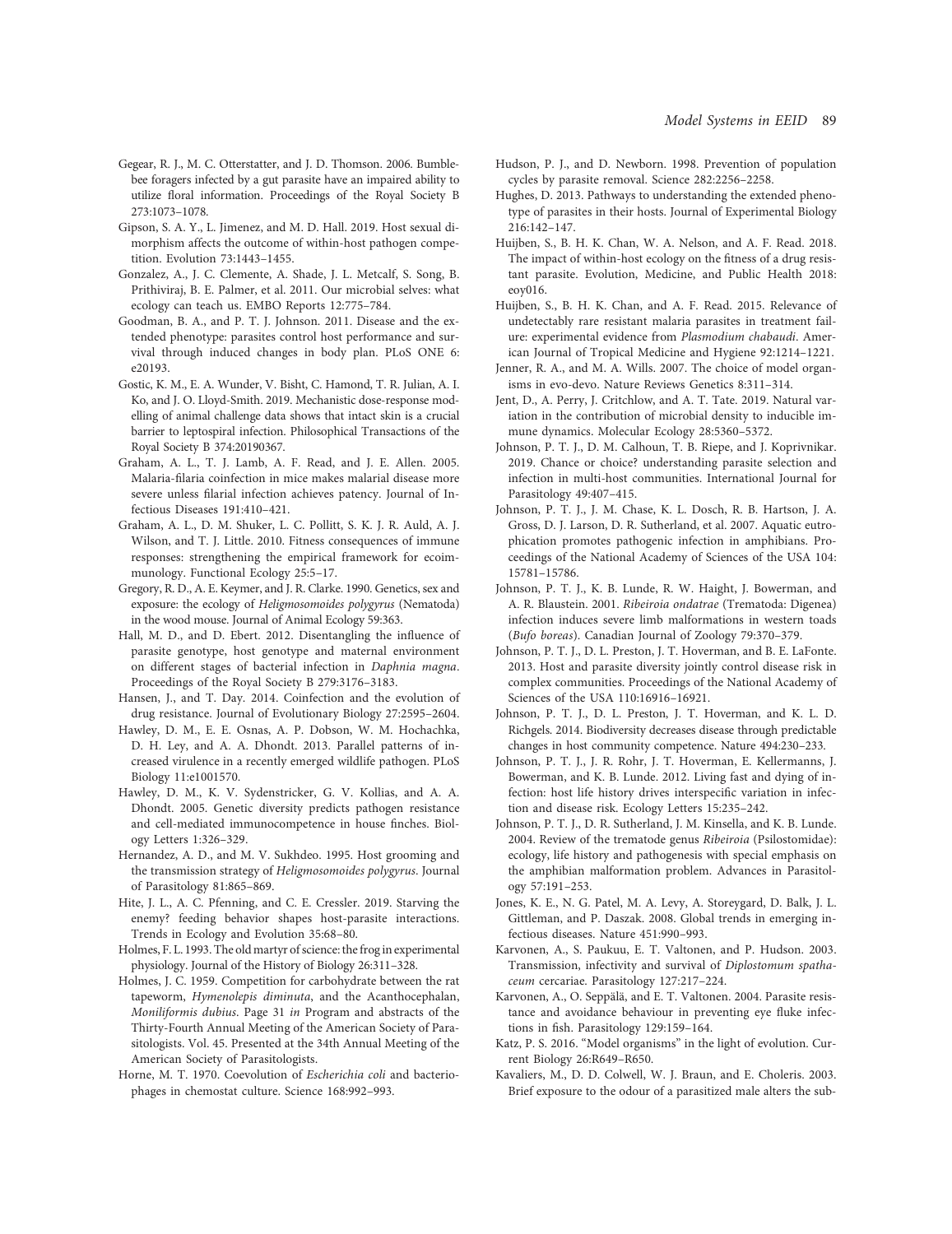## 90 The American Naturalist

sequent mate odour responses of female mice. Animal Behaviour 65:59–68.

- Keeling, M. J., and P. Rohani. 2011. Modeling infectious diseases in humans and animals. Princeton University Press, Princeton, NJ.
- Keesing, F., L. K. Belden, P. Daszak, A. Dobson, C. D. Harvell, R. D. Holt, P. Hudson, et al. 2010. Impacts of biodiversity on the emergence and transmission of infectious diseases. Nature 468:647–652.
- Keymer, A. E. 1985. Experimental epidemiology: Nematosporoides dubius and the laboratory mouse. Pages 55–76 in D. Rollinson and R. Anderson, eds. Ecology and genetics of host-parasite interactions. Linnean Society Symposium Series. Vol. 11. Academic Press, Cambridge, MA.
- Keymer, A. E., and R. M. Anderson. 1979. The dynamics of infection of Tribolium confusum by Hymenolepis diminuta: the influence of infective-stage density and spatial distribution. Parasitology 79:195–207.
- Klemme, I., and A. Karvonen. 2018. Shoaling with infected conspecifics does not improve resistance to trematode infection. Ethology 124:170–176.
- Knowles, S. C. L., A. Fenton, O. L. Petchey, T. R. Jones, R. Barber, and A. B. Pedersen. 2013. Stability of within-host-parasite communities in a wild mammal system. Proceedings of the Royal Society B 280:20130598.
- Koch, H., and P. Schmid-Hempel. 2011. Socially transmitted gut microbiota protect bumble bees against an intestinal parasite. Proceedings of the National Academy of Sciences of the USA 108:19288–19292.
- . 2012. Gut microbiota instead of host genotype drive the specificity in the interaction of a natural host-parasite system. Ecology Letters 15:1095–1103.
- Kollias, G. V., K. V. Sydenstricker, H. W. Kollias, D. H. Ley, P. R. Hosseini, V. Connolly, and A. A. Dhondt. 2004. Experimental infection of house finches with Mycoplasma gallisepticum. Journal of Wildlife Diseases 40:79–86.
- Koskella, B. 2014. Bacteria-phage interactions across time and space: merging local adaptation and time-shift experiments to understand phage evolution. American Naturalist 184:S9–S21.
- Koskella, B., L. J. Hall, and C. J. E. Metcalf. 2017. The microbiome beyond the horizon of ecological and evolutionary theory. Nature Ecology and Evolution 1:1606–1615.
- Krebs, H. A. 1975. The August Krogh principle: "for many problems there is an animal on which it can be most conveniently studied." Journal of Experimental Zoology 194:221–226.
- Lafferty, K. D. 2009. The ecology of climate change and infectious diseases. Ecology 90:888–900.
- LaFonte, B. E., and P. T. J. Johnson. 2013. Experimental infection dynamics: using immunosuppression and in vivo parasite tracking to understand host resistance in an amphibian-trematode system. Journal of Experimental Biology 216:3700–3708.
- Lass, S., P. J. Hudson, J. Thakar, J. Saric, E. Harvill, R. Albert, and S. E. Perkins. 2013. Generating super-shedders: co-infection increases bacterial load and egg production of a gastrointestinal helminth. Journal of the Royal Society Interface 10:20120588.
- Leggett, H. C., C. K. Cornwallis, and S. A. West. 2012. Mechanisms of pathogenesis, infective dose and virulence in human parasites. PLoS Pathogens 8:e1002512-5.
- Lenski, R. E., and B. R. Levin. 1985. Constraints on the coevolution of bacteria and virulent phage: a model, some experiments, and

predictions for natural communities. American Naturalist 125: 585–602.

- Leonelli, S., and R. A. Ankeny. 2013. What makes a model organism? Endeavour 37:209–212.
- Lepak, J., and V. Thatcher. 1962. The development of Nematospiroides dubius in an abnormal site in the white mouse and some apparent effects on the serum proteins of the host. Texas Reports on Biology and Medicine 20:374–383.
- Lin, J.-D., J. C. Devlin, F. Yeung, C. McCauley, J. M. Leung, Y.-H. Chen, A. Cronkite, et al. 2020. Rewilding Nod2 and Atg16l1 mutant mice uncovers genetic and environmental contributions to microbial responses and immune cell composition. Cell Host and Microbe 27:830–840.e4.
- Little, T. J., D. M. Shuker, N. Colegrave, T. Day, and A. L. Graham. 2010. The coevolution of virulence: tolerance in perspective. PLoS Pathogens 6:e1001006.
- Lively, C. M., and M. F. Dybdahl. 2000. Parasite adaptation to locally common host genotypes. Nature 405:679–681.
- Lively, C. M., J. C. de Roode, M. A. Duffy, A. L. Graham, and B. Koskella. 2014. Interesting open questions in disease ecology and evolution. American Naturalist 184:S1–S8.
- Lloyd-Smith, J. O., D. George, K. M. Pepin, V. E. Pitzer, J. R. C. Pulliam, A. P. Dobson, P. J. Hudson, et al. 2009. Epidemic dynamics at the human-animal interface. Science 326:1362–1367.
- Longdon, B., J. D. Hadfield, J. P. Day, S. C. L. Smith, J. E. McGonigle, R. Cogni, C. Cao, et al. 2015. The causes and consequences of changes in virulence following pathogen host shifts. PLoS Pathogens 11:e1004728.
- Longdon, B., L. Wilfert, J. Osei-Poku, H. Cagney, D. J. Obbard, and F. M. Jiggins. 2011. Host-switching by a vertically transmitted rhabdovirus in Drosophila. Biology letters 7:747–750.
- Luijckx, P., F. Ben-Ami, L. Mouton, L. D. Pasquier, and D. Ebert. 2010. Cloning of the unculturable parasite Pasteuria ramosa and its Daphnia host reveals extreme genotype-genotype interactions. Ecology letters 14:125–131.
- Marchetto, K. M., and A. G. Power. 2018. Coinfection timing drives host population dynamics through changes in virulence. American Naturalist 191:173–183.
- May, R. M., and R. M. Anderson. 1979. Population biology of infectious diseases: Part II. Nature 280:455–461.
- McKee, K. M., J. Koprivnikar, P. T. J. Johnson, and M. T. Arts. 2020. Parasite infectious stages provide essential fatty acids and lipid-rich resources to freshwater consumers. Oecologia 192:477–488.
- Mideo, N., A. Acosta-Serrano, T. Aebischer, M. J. F. Brown, A. Fenton, V.-P. Friman, O. Restif, et al. 2013. Life in cells, hosts, and vectors: parasite evolution across scales. Infection, Genetics and Evolution 13:344–347.
- Mideo, N., W. A. Nelson, S. E. Reece, A. S. Bell, A. F. Read, and T. Day. 2011. Bridging scales in the evolution of infectious disease life histories: application. Evolution 65:3298–3310.
- Mikheev, V. N., A. F. Pasternak, A. Y. Morozov, and J. Taskinen. 2019. Innate antipredator behavior can promote infection in fish even in the absence of predators. Behavioral Ecology 31:267– 276.
- Milotic, D., M. Milotic, and J. Koprivnikar. 2017. Effects of road salt on larval amphibian susceptibility to parasitism through behavior and immunocompetence. Aquatic Toxicology 189:42– 49.
- Mitchell, C. E. 2003. Trophic control of grassland production and biomass by pathogens. Ecology Letters 6:147–155.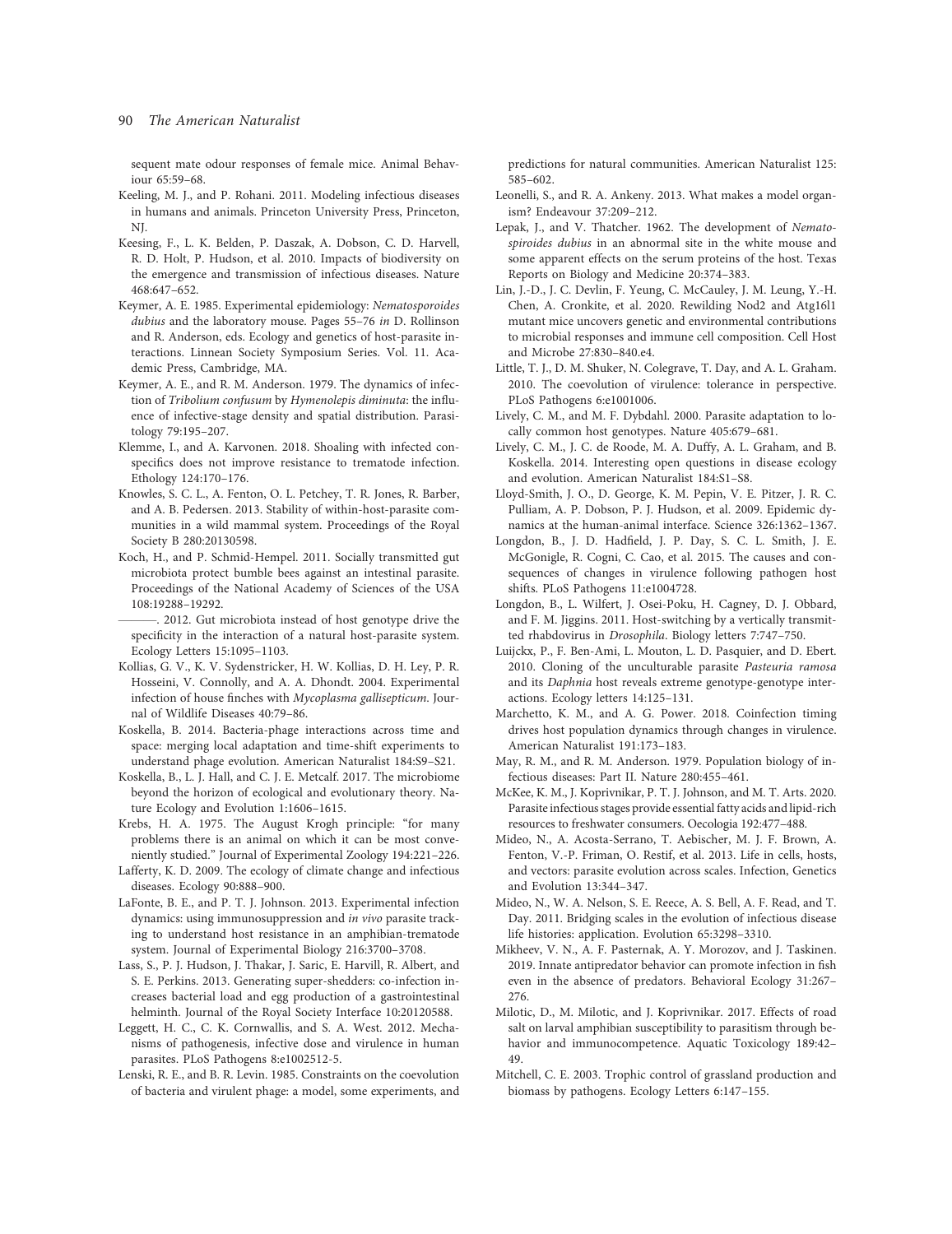- Mollentze, N., R. Biek, and D. G. Streicker. 2014. The role of viral evolution in rabies host shifts and emergence. Current Opinion in Virology 8:1–6.
- Mollentze, N., D. G. Streicker, P. R. Murcia, K. Hampson, and R. Biek. 2020. Virulence mismatches in index hosts shape the outcomes of cross-species transmission. Proceedings of the National Academy of Sciences of the USA 117:28859–28866.
- Moore, J. R., H. Ahmed, B. Manicassamy, A. Garcia-Sastre, A. Handel, and R. Antia. 2020. Varying inoculum dose to assess the roles of the immune response and target cell depletion by the pathogen in control of acute viral infections. Bulletin of Mathematical Biology 82:35.
- Mordecai, E. A., J. M. Cohen, M. V. Evans, P. Gudapati, L. R. Johnson, C. A. Lippi, K. Miazgowicz, et al. 2017. Detecting the impact of temperature on transmission of Zika, dengue, and chikungunya using mechanistic models. PLoS Neglected Tropical Diseases 11:e0005568.
- Morgan, M., J. Behnke, J. Lucas, and J. Peberdy. 1997. In vitro assessment of the influence of nutrition, temperature and larval density on trapping of the infective larvae of Heligmosomoides polygyrus by Arthrobotrys oligospora, Duddingtonia flagrans and Monacrosporium megalosporum. Parasitology 115:303–310.
- Morran, L. T., O. G. Schmidt, I. A. Gelarden, R. C. Parrish, and C. M. Lively. 2011. Running with the Red Queen: host-parasite coevolution selects for biparental sex. Science 333:216–218.
- O'Keefe, K. J., and J. Antonovics. 2002. Playing by different rules: the evolution of virulence in sterilizing pathogens. American Naturalist 159:597–605.
- Olival, K. J., P. R. Hosseini, C. Zambrana-Torrelio, N. Ross, T. L. Bogich, and P. Daszak. 2017. Host and viral traits predict zoonotic spillover from mammals. Nature 546:646–650.
- Orlofske, S. A., R. C. Jadin, D. L. Preston, and P. T. J. Johnson. 2012. Parasite transmission in complex communities: predators and alternative hosts alter pathogenic infections in amphibians. Ecology 93:1247–1253.
- Otterstatter, M. C., and J. D. Thomson. 2007. Contact networks and transmission of an intestinal pathogen in bumble bee (Bombus impatiens) colonies. Oecologia 154:411–421.
- Overholt, E. P., M. A. Duffy, M. P. Meeks, T. H. Leach, and C. E. Williamson. 2020. Light exposure decreases infectivity of the Daphnia parasite Pasteuria ramosa. Journal of Plankton Research 42:41–44.
- Overholt, E. P., S. R. Hall, C. E. Williamson, C. K. Meikle, M. A. Duffy, and C. E. Cáceres. 2012. Solar radiation decreases parasitism in Daphnia. Ecology Letters 15:47–54.
- Packer, C., R. D. Holt, P. J. Hudson, K. D. Lafferty, and A. P. Dobson. 2003. Keeping the herds healthy and alert: implications of predator control for infectious disease. Ecology Letters 6:797– 802.
- Palmer-Young, E. C., L. Ngor, R. B. Nevarez, J. A. Rothman, T. R. Raffel, and Q. S. McFrederick. 2019. Temperature dependence of parasitic infection and gut bacterial communities in bumble bees. Environmental Microbiology 21:4706–4723.
- Park, T. 1948. Interspecies competition in populations of Trilobium confusum Duval and Trilobium castaneum Herbst. Ecological Monographs 18:265–307.
- Parrish, C. R., E. C. Holmes, D. M. Morens, E. C. Park, D. S. Burke, C. H. Calisher, C. A. Laughlin, et al. 2008. Cross-species virus transmission and the emergence of new epidemic diseases. Microbiology and Molecular Biology Reviews 72:457–470.
- Paull, S. H., and P. T. Johnson. 2011. High temperature enhances host pathology in a snail-trematode system: possible consequences of climate change for the emergence of disease. Freshwater Biology 56:767–778.
- Ponton, F., F. Lalubin, C. Fromont, K. Wilson, C. Behm, and S. J. Simpson. 2011. Hosts use altered macronutrient intake to circumvent parasite-induced reduction in fecundity. International Journal for Parasitology 41:43–50.
- Preston, D. L., J. A. Mischler, A. R. Townsend, and P. T. J. Johnson. 2016. Disease ecology meets ecosystem science. Ecosystems 19: 737–748.
- Price, P. W. 1980. Evolutionary biology of parasites. Princeton University Press, Princeton, NJ.
- Raberg, L., D. Sim, and A. F. Read. 2007. Disentangling genetic variation for resistance and tolerance to infectious diseases in animals. Science 318:812–814.
- Ravensdalle, M., A. Nemri, P. H. Thrall, J. Ellis, and P. Dodds. 2011. Co-evolutionary interactions between host resistance and pathogen effector genes in flax rust disease. Molecular Plant Pathology 12:93–102.
- Read, C. P. 1967. Longevity of the tapeworm, Hymenolepis diminuta. Journal of Parasitology 53:1055–1056.
- Read, C. P., and M. Voge. 1954. The size attained by Hymenolepis diminuta in different host species. Journal of Parasitology 40:88–89.
- Reynolds, L. A., K. J. Filbey, and R. M. Maizels. 2012. Immunity to the model intestinal helminth parasite Heligmosomoides polygyrus. Seminars in Immunopathology 34:829–846.
- Roberts, L. 1961. The influence of population density on patterns and physiology of growth in Hymenolepis diminuta (Cestoda: Cyclophyllidea) in the definitive host. Experimental Parasitology 11:332–371.
- Rodriguez, R., and S. H. Kleven. 1980. Pathogenicity of two strains of Mycoplasma gallisepticum in broilers. Avian Diseases 24:800–807.
- Rogalski, M. A., and M. A. Duffy. 2020. Local adaptation of a parasite to solar radiation impacts disease transmission potential, spore yield, and host fecundity. Evolution 74:1856–1864.
- Rohr, J. R., D. J. Civitello, F. W. Halliday, P. J. Hudson, K. D. Lafferty, C. L. Wood, and E. A. Mordecai. 2020. Towards common ground in the biodiversity-disease debate. Nature Ecology and Evolution 4:24–33.
- Sakala, I. G., G. Chaudhri, A. A. Scalzo, P. Eldi, T. P. Newsome, R. M. Buller, and G. Karupiah. 2015. Evidence for persistence of ectromelia virus in inbred mice, recrudescence following immunosuppression and transmission to naïve mice. PLoS Pathogens 11:e1005342.
- Schindler, D. W. 1998. Whole-ecosystem experiments: replication versus realism: the need for ecosystem-scale experiments. Ecosystems 1:323–334.
- Schmid-Hempel, P. 2011. Evolutionary parasitology: the integrated study of infections, immunology, ecology, and genetics. Oxford University Press, Oxford.
- Scott, M. E., and R. M. Anderson. 1984. The population dynamics of Gyrodactylus bullatarudis (Monogenea) within laboratory populations of the fish host Poecilia reticulata. Parasitology 89:159–194.
- Seppälä, O., A. Karvonen, and E. T. Valtonen. 2004. Parasiteinduced change in host behaviour and susceptibility to predation in an eye fluke-fish interaction. Animal Behaviour 68:257–263.
- . 2005. Manipulation of fish host by eye flukes in relation to cataract formation and parasite infectivity. Animal Behaviour 70:889–894.